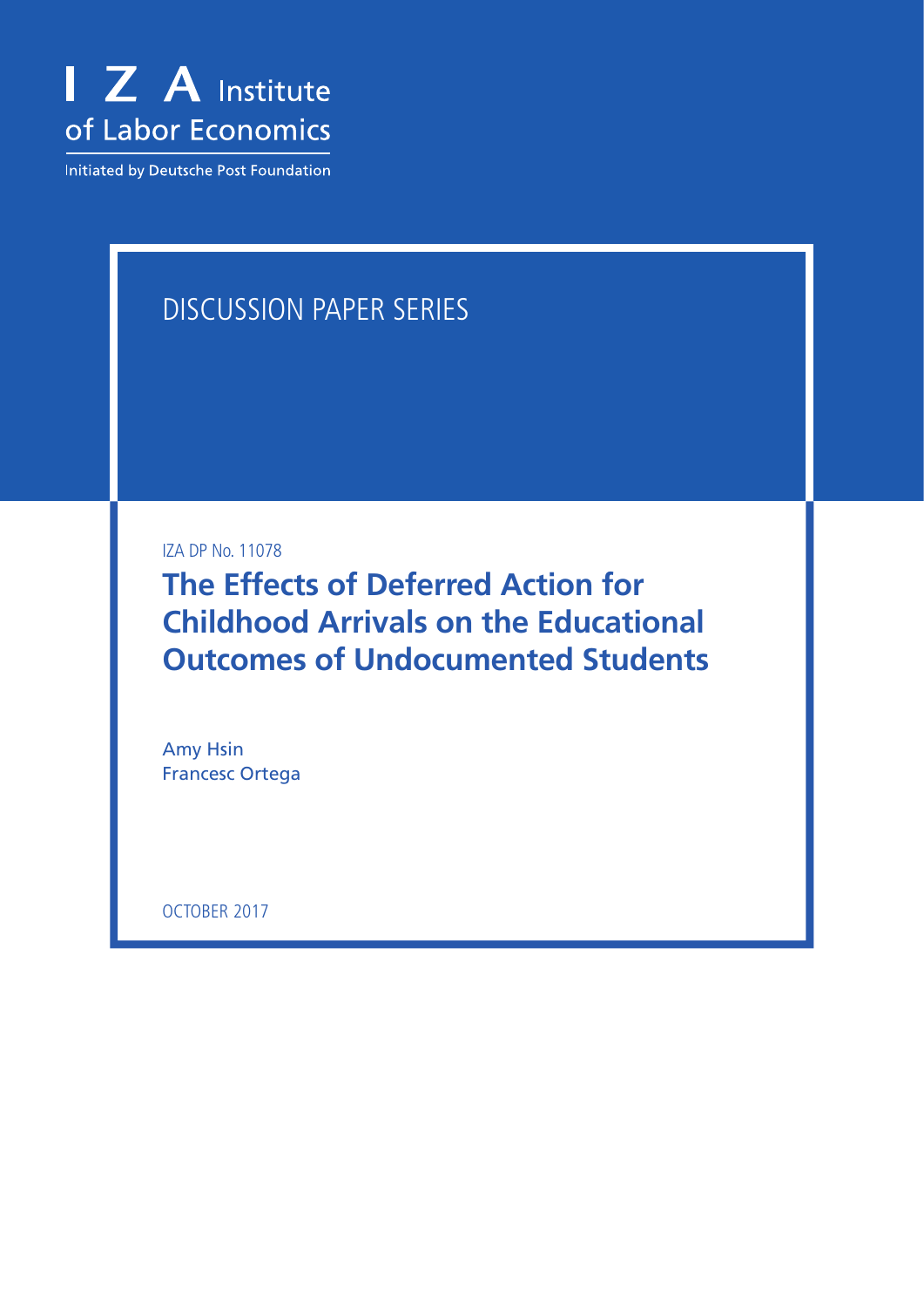

Initiated by Deutsche Post Foundation

## DISCUSSION PAPER SERIES

IZA DP No. 11078

# **The Effects of Deferred Action for Childhood Arrivals on the Educational Outcomes of Undocumented Students**

**Amy Hsin** *Queens College, CUNY*

**Francesc Ortega** *Queens College, CUNY and IZA*

OCTOBER 2017

Any opinions expressed in this paper are those of the author(s) and not those of IZA. Research published in this series may include views on policy, but IZA takes no institutional policy positions. The IZA research network is committed to the IZA Guiding Principles of Research Integrity.

The IZA Institute of Labor Economics is an independent economic research institute that conducts research in labor economics and offers evidence-based policy advice on labor market issues. Supported by the Deutsche Post Foundation, IZA runs the world's largest network of economists, whose research aims to provide answers to the global labor market challenges of our time. Our key objective is to build bridges between academic research, policymakers and society.

IZA Discussion Papers often represent preliminary work and are circulated to encourage discussion. Citation of such a paper should account for its provisional character. A revised version may be available directly from the author.

|                                                    | IZA - Institute of Labor Economics                   |             |  |  |
|----------------------------------------------------|------------------------------------------------------|-------------|--|--|
| Schaumburg-Lippe-Straße 5-9<br>53113 Bonn, Germany | Phone: +49-228-3894-0<br>Email: publications@iza.org | www.iza.org |  |  |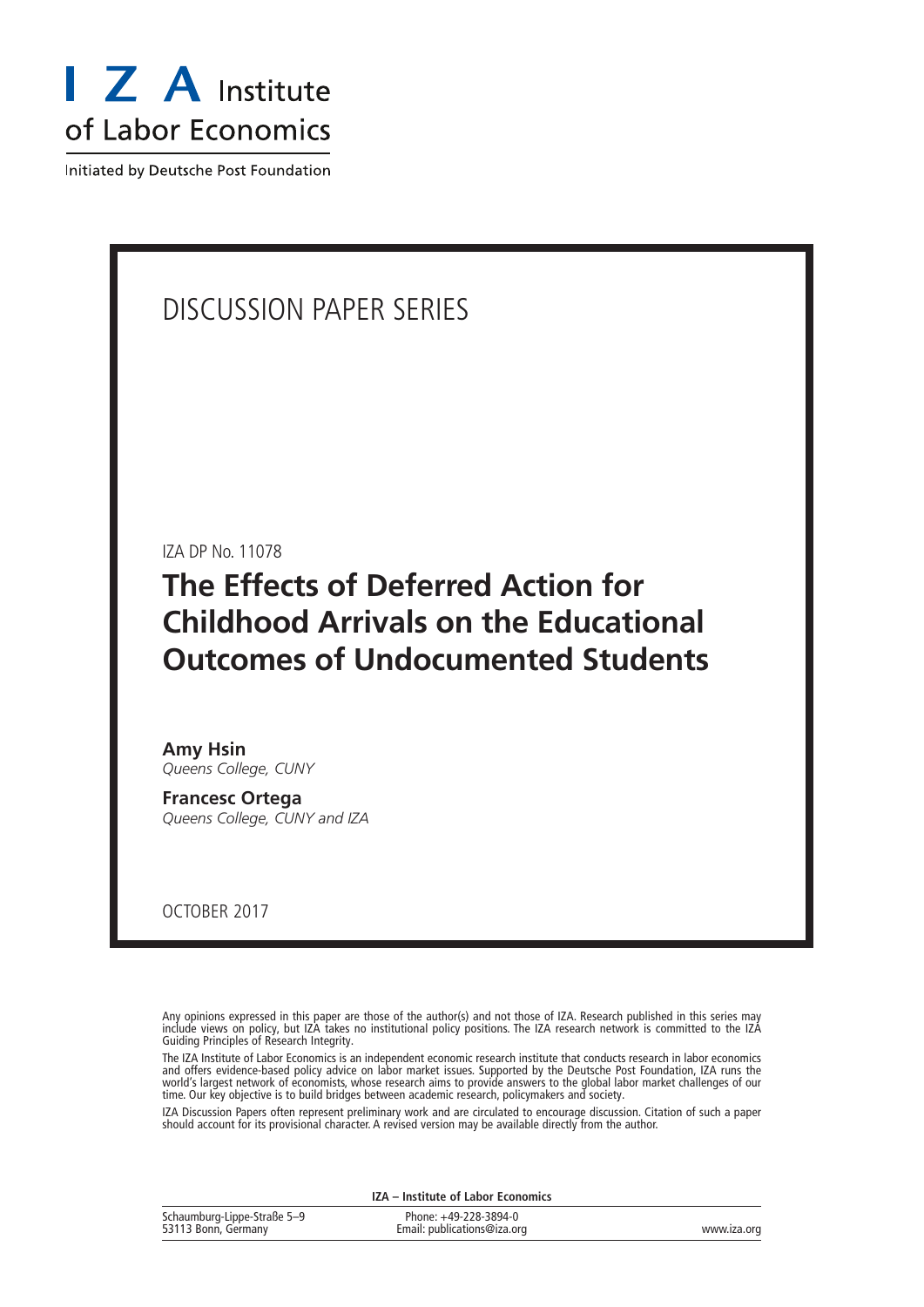## ABSTRACT

# **The Effects of Deferred Action for Childhood Arrivals on the Educational Outcomes of Undocumented Students**

Deferred Action for Childhood Arrivals (DACA) is the first large-scale immigration reform to affect undocumented immigrants in the United States in decades and offers eligible undocumented youth temporary relief from deportation and renewable work permits. While DACA has improved the economic conditions and mental health of undocumented immigrants, we do not know how DACA improves the social mobility of undocumented immigrants through its effect on educational attainment. This paper uses administrative data on students attending a large public university to estimate the effect of DACA on undocumented students' educational outcomes. The data are unique because they accurately identify students' legal status, account for individual heterogeneity, and allow separate analysis of students attending community colleges versus baccalaureate-granting, 4-year colleges. Results from difference-in-difference estimates demonstrate that as a temporary work-permit program, DACA incentivizes work over educational investments but that the effect of DACA on educational investments depends on how easily colleges accommodate working students. At 4-year colleges, DACA induces undocumented students to make binary choices between attending school on a full-time basis or dropping out of school to work. At community colleges, undocumented students have the flexibility to simply reduce course work to accommodate increased work hours. Overall, the results suggest that the precarious and temporary nature of DACA creates barriers to educational investments.

**JEL Classification:** J15, J24 **Keywords:** immigration, undocumented immigration, education, Deferred Action for Childhood Arrivals, natural experiment

#### **Corresponding author:** Amy Hsin Department of Sociology Queens College City University of New York Flushing, New York 11367 USA E-mail: amy.hsin@qc.cuny.edu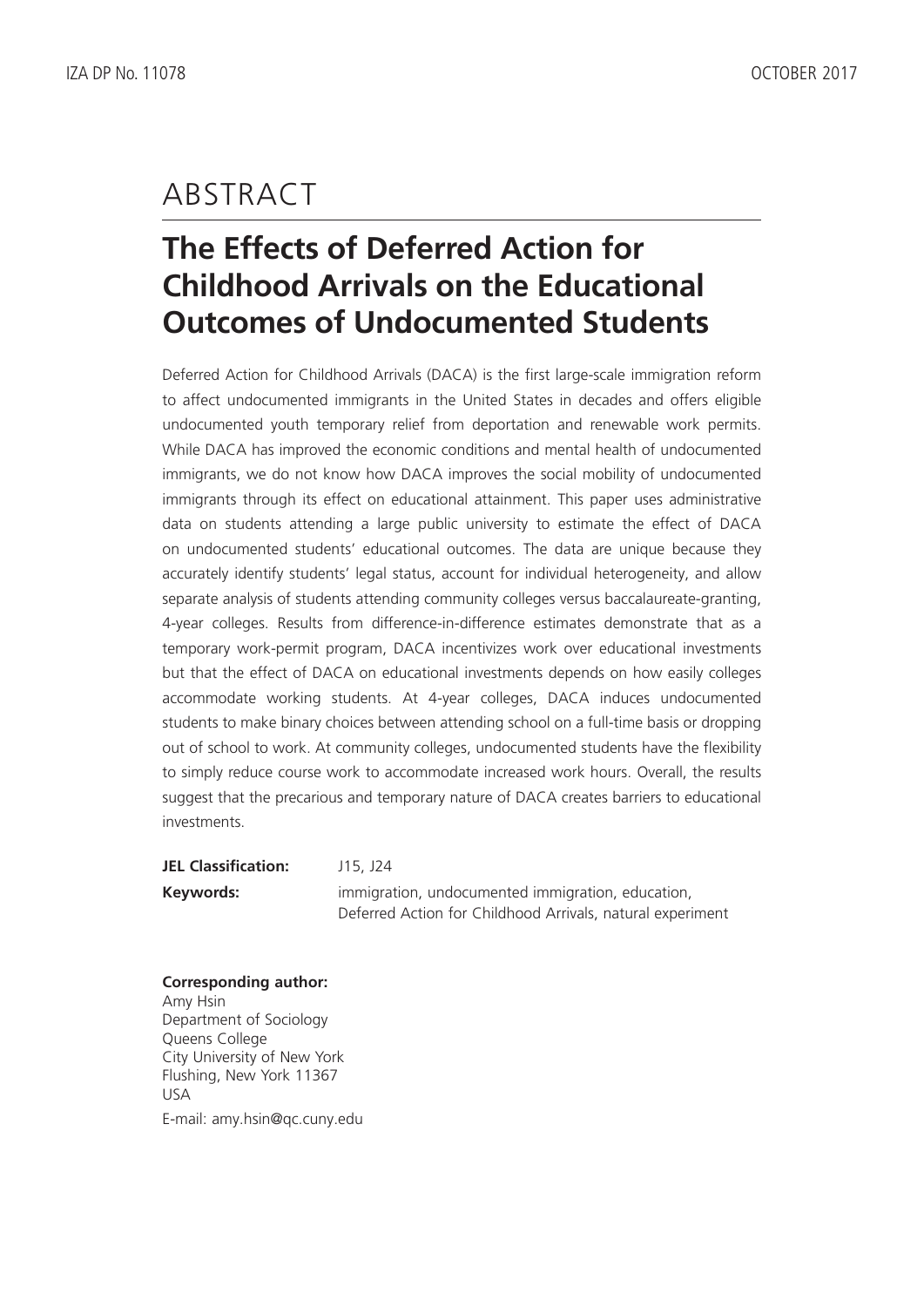#### **Introduction**

An estimated 11 million undocumented immigrants reside in the United States (Passel and Cohn, 2016). They account for one-quarter of the foreign-born population, 5% of the labor force, and are responsible for almost 3% of GDP (Edwards and Ortega, 2016). Many of these immigrants are "dreamers" or undocumented youth who were brought to the United States as children. While undocumented youth have a constitutional right to K-12 public education, they come to face the realities of their illegality as they transition into adulthood; undocumented immigrants in the Unites States cannot legally work or vote, and are under the threat of deportation (Gonzales 2011; Gonzales, Terriquez and Ruszczyk, 2014; Wong et al. 2013).

Recent efforts to reform immigration policies have focused on expanding opportunities for "dreamers" because public sympathy for them remains strong. Since 2001, legislators have attempted to enact the Development, Relief, and Education for Alien Minors Act, or DREAM Act, which offers legal status and pathways to citizenship for undocumented youth who entered the United States as children. In 2010, the DREAM Act failed to pass the U.S. Senate. In response, President Obama enacted the Deferred Action for Childhood Arrivals (DACA) on June 2012 through an executive order. DACA granted two-year, renewable work permits and temporary relief from deportation to eligible undocumented youth. As of 2016, over 740,000 applications have been approved for DACA of the estimated 1.7 million who are eligible (USCIS 2017).

As a stop-gap measure intended to offer temporary legal employment options to undocumented youth in the absence of viable options for legal residency, the program has been successful in increasing labor force participation among undocumented youth (Amuedo-Dorantes and Antman 2017; Pope 2016) and reducing poverty among households headed by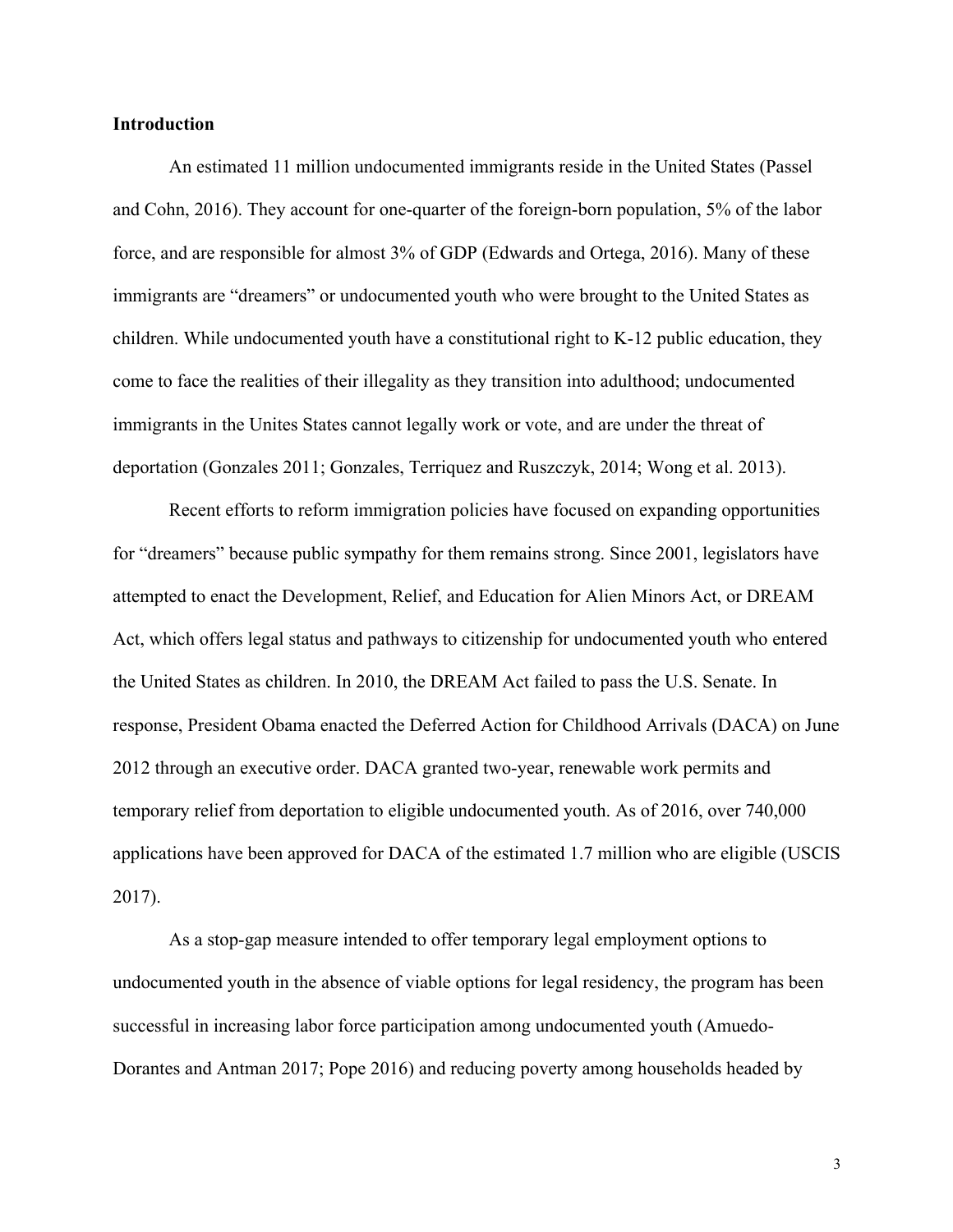DACA eligible immigrants (Amuedo-Dorantes and Antman 2016). The positive effects that DACA has on labor force participation parallels the findings of research that shows that other types of programs granting temporary work permits, like Temporary Protected Status, also improve the labor market conditions of undocumented immigrants (Orrenius and Zavodny, 2015). In addition, research has shown that DACA increase the economic and social incorporation of recipients by allowing them increased opportunities to open bank accounts and obtain credit cards (Gonzales, Terriquez and Ruszczyk, 2014) and improves recipients' mental health (Venkataramani, et al. 2017).

However, the effect of DACA on higher education remains unclear. Education has long been viewed as an engine for social mobility. Understanding the effects of DACA on the college attendance of undocumented students offers insight into how temporary work permits can affect the socio-economic integration and well-being of their recipients. Do temporary, legal work permits raise the returns to schooling and encourage college attendance? Or does the short planning horizon associated with two-year work permits distort educational decisions and limit the chances for upward social mobility? To date, an estimated 250,000 undocumented students are enrolled in post-secondary schools. Yet, despite the importance of these issues, we know very little about how DACA affects the educational choices and outcomes of undocumented college students.

Our study addresses these questions using a unique data set that accurately identifies legal status. We use a difference-in-difference approach to estimate the causal effect of DACA on the educational outcomes of undocumented students. We separately analyze community colleges and 4-year colleges because these two types of institutions differ in terms of how students typically balance schooling and work and our results suggest that DACA has important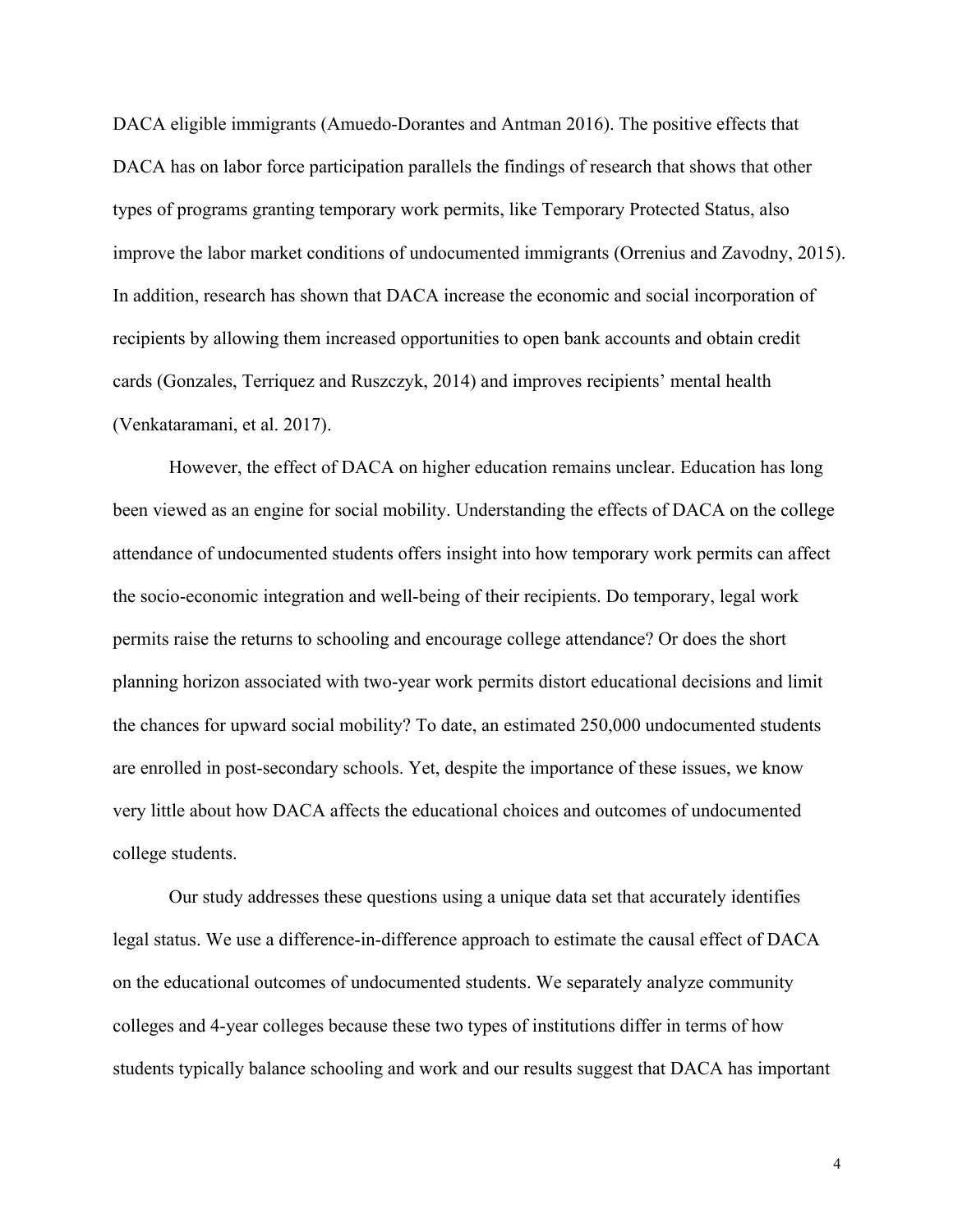effects on this trade-off. Our results demonstrate that DACA increases the dropout rates of undocumented students attending 4-year colleges and causes undocumented students attending 2 year community colleges to switch from full-time attendance to part-time attendance. These results suggest that despite evidence of DACA's positive economic impact on undocumented immigrants through increased labor force participation, the temporary and precarious nature of DACA status incentivizes work over schooling.

#### **Background and Prior Research**

#### *Undocumented Students in Higher Education*

Just like immigrants with legal status, undocumented students tend to be first generation college-goers from low-income families, who struggle to graduate with their intended degree (Bailey, Jenkins and Jaggars 2015; Suarez-Orozco et al. 2015). However, undocumented students face additional obstacles to college enrollment, attendance, and graduation. First, they attend college under the threat of deportation for themselves and their family members, which makes institutional interactions intimidating (Suarez-Orozco et al. 2015). Second, the cost of attending college is higher for undocumented students because they do not qualify for government financial aid, and the returns are lowered by limited employment options. Third, undocumented youth face greater pressure to contribute to household finances (Gleeson ad Gonzales 2012; Terriquez 2015) and are at greater risk of leaving school early. Finally, the returns to education are uncertain for undocumented youth because they cannot legally work. Thus, undocumented youth are less likely to enroll in college than their peers with legal status (Greenman and Hall 2013).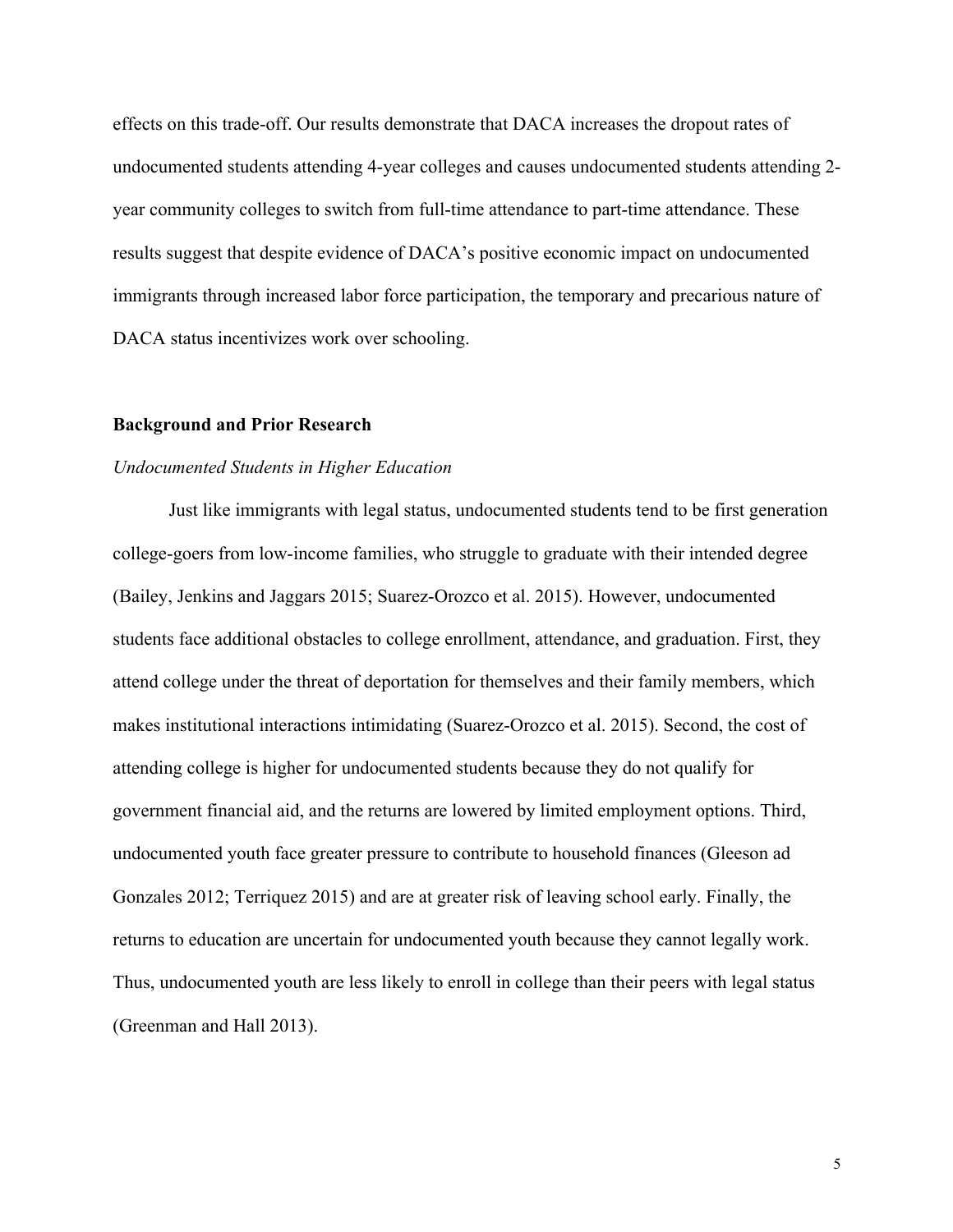Despite facing great barriers to entry, an estimated 250,000 undocumented youth currently attend college in the United States. Yet our understanding of the higher education experiences of undocumented immigrant youth is limited. Efforts to better understand their academic trajectories and outcomes are hampered by data constraints limitations. First, the U.S. Census and most large-scale, national surveys do not contain information on immigrants' legal status. As a result, researchers need to rely on imputations of undocumented status. These imputation methods have evolved considerably over the last few decades (Passel and Cohn 2009, Warren and Warren 2013). However, some authors have shown that these imputations can lead to large bias in some applications (van Hook et al. 2015). Recent studies either treat all foreign born residents, including those who are legally authorized to be in the United States (i.e., legal permanent residents or LPRs) as undocumented (Flores 2010; Kaushal 2008; Potochnick 2014) or treat students who hold student visas or who have refugee or asylum status as undocumented (Greenman and Hall 2013). Other researchers have employed online surveys as a tool for accessing the undocumented student population, but voluntary web surveys are very likely to suffer from selection biased, potentially excluding students who are less politically active or who are lower-income (Suarez Orozco et al. 2015; Gonzales et al. 2014). Therefore, much of our knowledge of the experiences of undocumented college students have been informed by qualitative studies (Abrego 2006; Contreras 2009; Garcia and Tierney 2011; Gonzales 2011) that have tended to focus on specific populations (i.e., Mexicans) attending selective 4-year colleges.

The second important limitation is the lack of longitudinal data. Most studies rely on cross-sectional surveys, like the Current Population Survey (CPS) or the American Community Survey (ACS), and are likely to suffer from estimation bias arising from unobserved individual heterogeneity. Undocumented youth who enroll in higher education tend to be more positively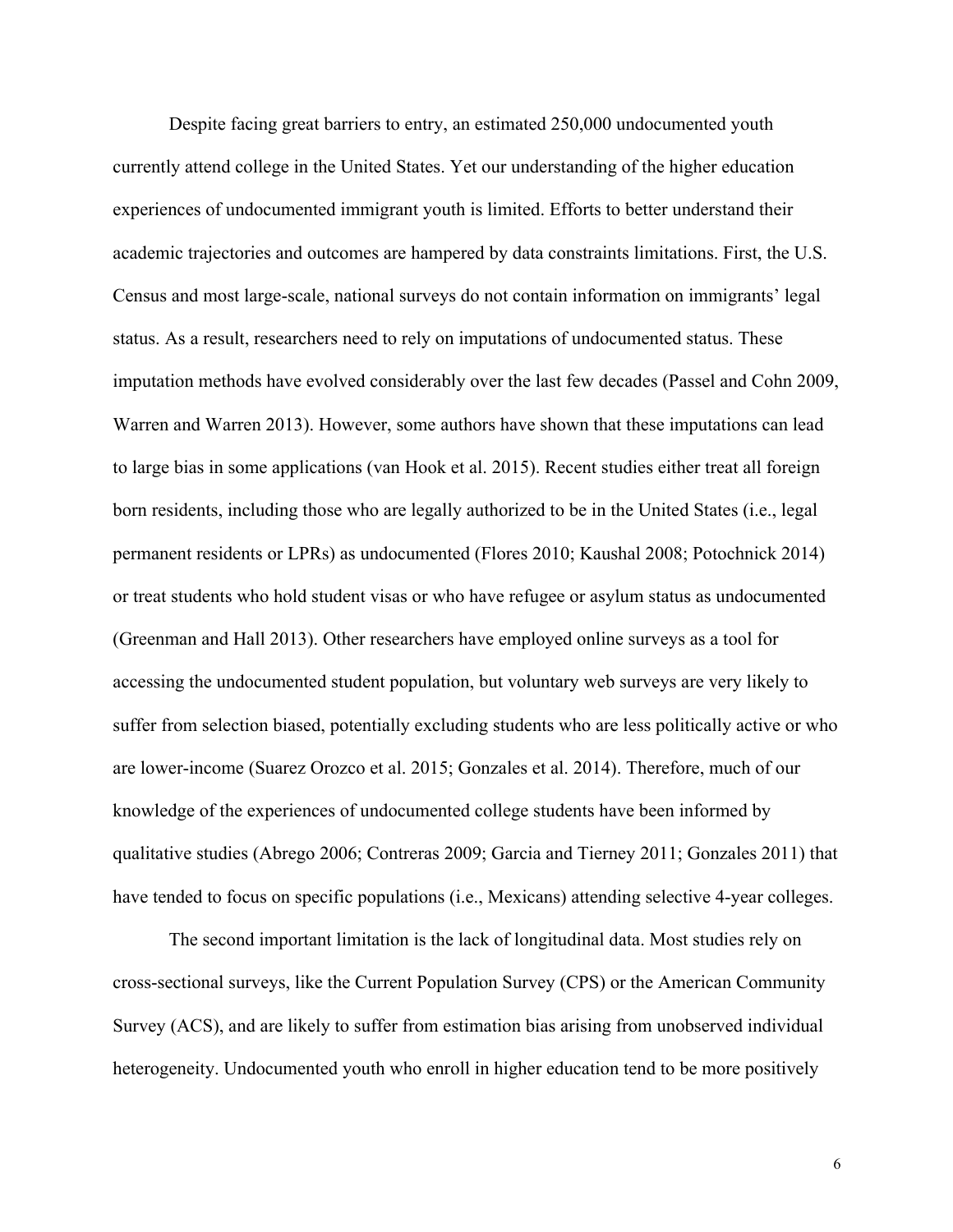selected; they are academically gifted, motivated and resilient individuals with exceptionally high educational aspirations (Conger and Chellman 2015; Terriquez 2014; Contereras 2009; Perez and Cortes 2011). These characteristics likely correlate strongly with decisions to seek employment or to enroll in college. Failing to account for these unobserved differences would likely introduce omitted variable bias.

#### *Deferred Action for Childhood Arrivals and Higher Education*

The effects of DACA on college attendance are theoretically ambiguous, and the existing empirical literature provides only mixed evidence. On the one hand, by providing access to a wider set of jobs and offering reprieve from deportation, DACA increases the returns to schooling and may incentivize current undocumented students to complete their degrees promptly. Additionally, DACA may motivate undocumented youth to invest in human capital by reducing the experience of liminality or the sense of living a life in limbo (Menjívar 2006; Gonzales 2011). On the other hand, there are also reasons to believe that DACA may increase college dropout rates for undocumented students. Nearly 70% of families headed by undocumented parents subsist at or near the poverty line (Amuedo-Dorantes and Antman 2016; Gonzales, Terriquez and Ruszczyk 2014) and are typically employed in low-wage, unstable jobs that offer no benefits like health insurance, sick leave or over-time pay (Donato et al. 2008; Hall, Greenman and Farkas 2010). Thus, families headed by undocumented parents commonly rely on all working-age members to contribute to family income. By providing access to the legal segment of the job market, DACA presents an opportunity to increase household earnings, which raises the opportunity cost of attending school. As a result, DACA status may lead unauthorized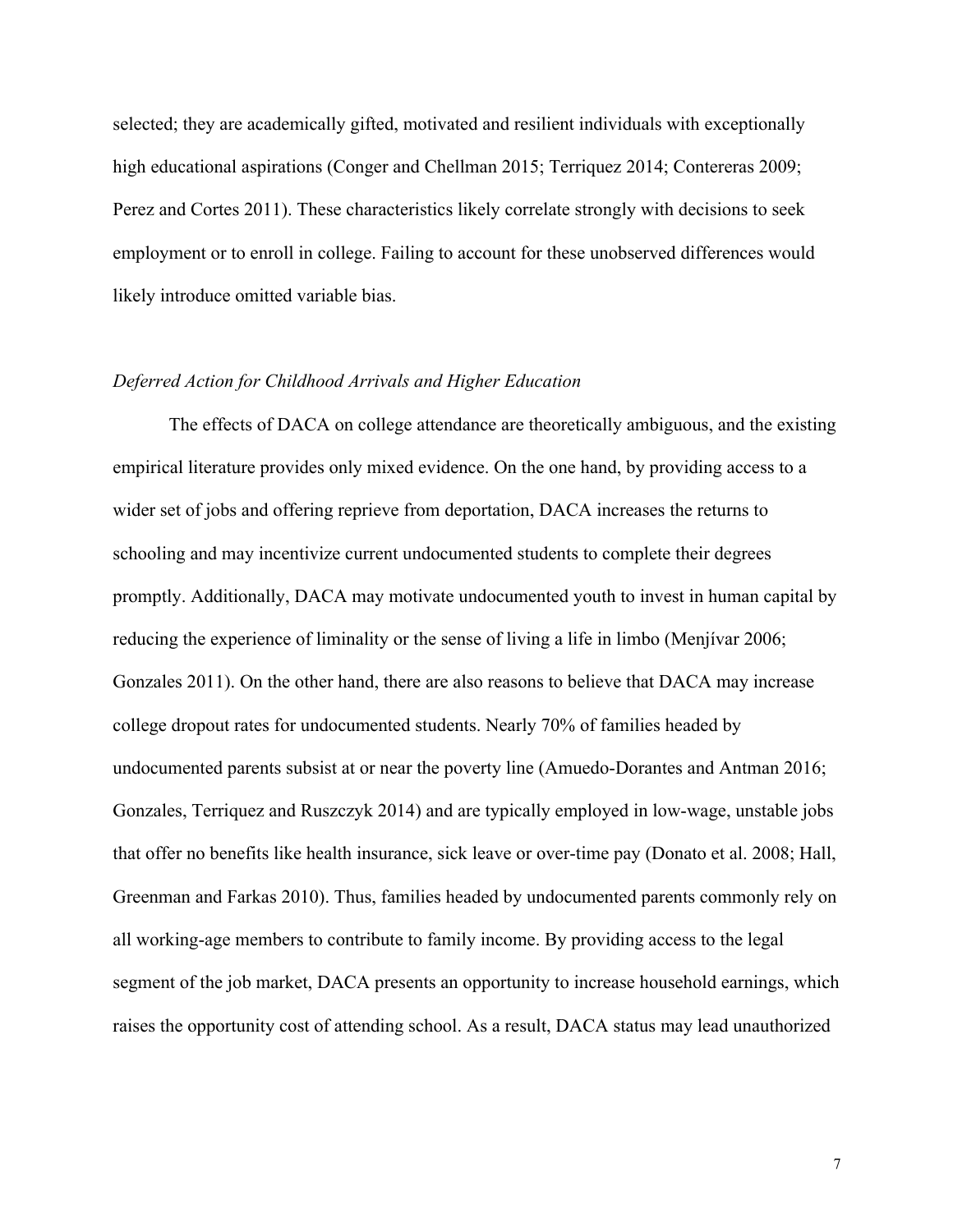college students to drop out of school in order to take advantage of the enhanced earning opportunities.

The existing empirical analyses of the effects of DACA on the educational outcomes of undocumented youth face the same data limitations that all quantitative efforts to study the undocumented population face. Pope (2016) and Amuedo-Dorantes and Antman (2017) use data from the ACS and CPS, respectively. Lacking information on immigrants' legal status, they assume that non-citizens in a given age range are undocumented. Both studies find positive effects of DACA on employment but mixed results of effects on schooling. Whereas Amuedo-Dorantes and Antman (2017) finds that DACA reduces college enrollment among probable DACA eligible students, Pope (2016) finds no significant effect of DACA on schooling. Other studies have relied on web-based surveys of undocumented college students to explore the effect of DACA on college outcomes and find that DACA allows recipients to pursue educational opportunities that they previously could not (Wong et al. 2015; Gonzales et al. 2016). However, respondents of online surveys are self-selected and likely to be higher achieving and more motivated than the general population of undocumented students. Thus, it is unclear whether the findings based on online surveys can be generalized to the entire population of undocumented college students.

Our study extends the existing literature on the effects of DACA on college attendance by using a unique administrative data. These data allow us to overcome many of the data limitations that have plagued previous studies because we can accurately identify students' legal status, account for individual heterogeneity, and separately consider students enrolled at community and baccalaureate-granting, 4-year colleges. Due to data confidentiality agreements with the university, we have anonymized the data source and the name of the university, and refer to it as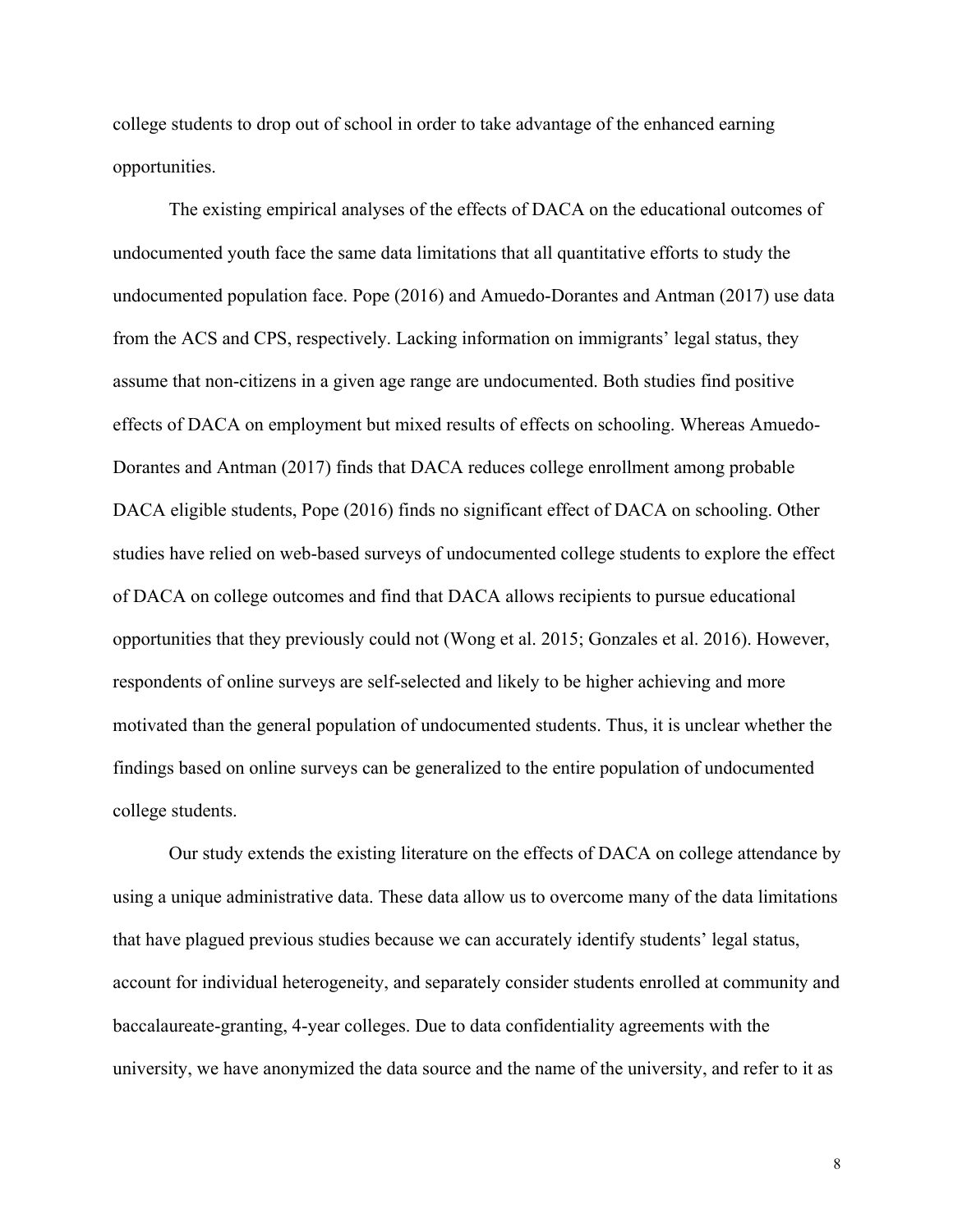Urban College System (UCS). This university is set in a major metropolitan area and educates over 260,000 degree seekers across 18 undergraduate campuses, of which 7 are community colleges. Nearly 80% of undocumented college students living in the major metropolitan area attend UCS (DiNapoli and Bleiwas, 2014). Therefore, our analytical sample of undocumented college students includes nearly the entire universe of undocumented students attending college in this large metropolitan area.

We can reliably identify legal status because the university is located in one of 20 U.S. states that offer in-state tuition to resident undocumented immigrants. Specifically, in order to qualify for in-state tuition, undocumented students must submit notarized affidavits attesting to their legal status and committing to the pursuit of legalization should it become possible. There are large financial incentives to accurately report legal status because in-state tuition is substantially lower than out-of-state tuition. Out-of-state tuition for a full-time student at a UCS senior college in 2016 was about \$17,000 versus \$6,500 for in-of-state tuition. At community colleges, out-of-state tuition for a full-time student was approximately \$9,500, compared to \$5,000 for in-state tuition.

Another key feature of the data is that UCS includes seven (2-year) community colleges that are open access to anyone with a high school diploma or GED, and eleven (4-year) senior colleges that offer bachelor's degrees. This is important for two reasons. First, previous studies have tended to focus on elite institutions rather than the less selective public four-year and community colleges where undocumented students are concentrated (Gonzales, Terriquez and Ruszczyk, 2014). Second, distinguishing between community and senior colleges may be important to understanding the effects of DACA on college attendance. The reason is that students at 4-year colleges face a sharp trade-off between studying and working, whereas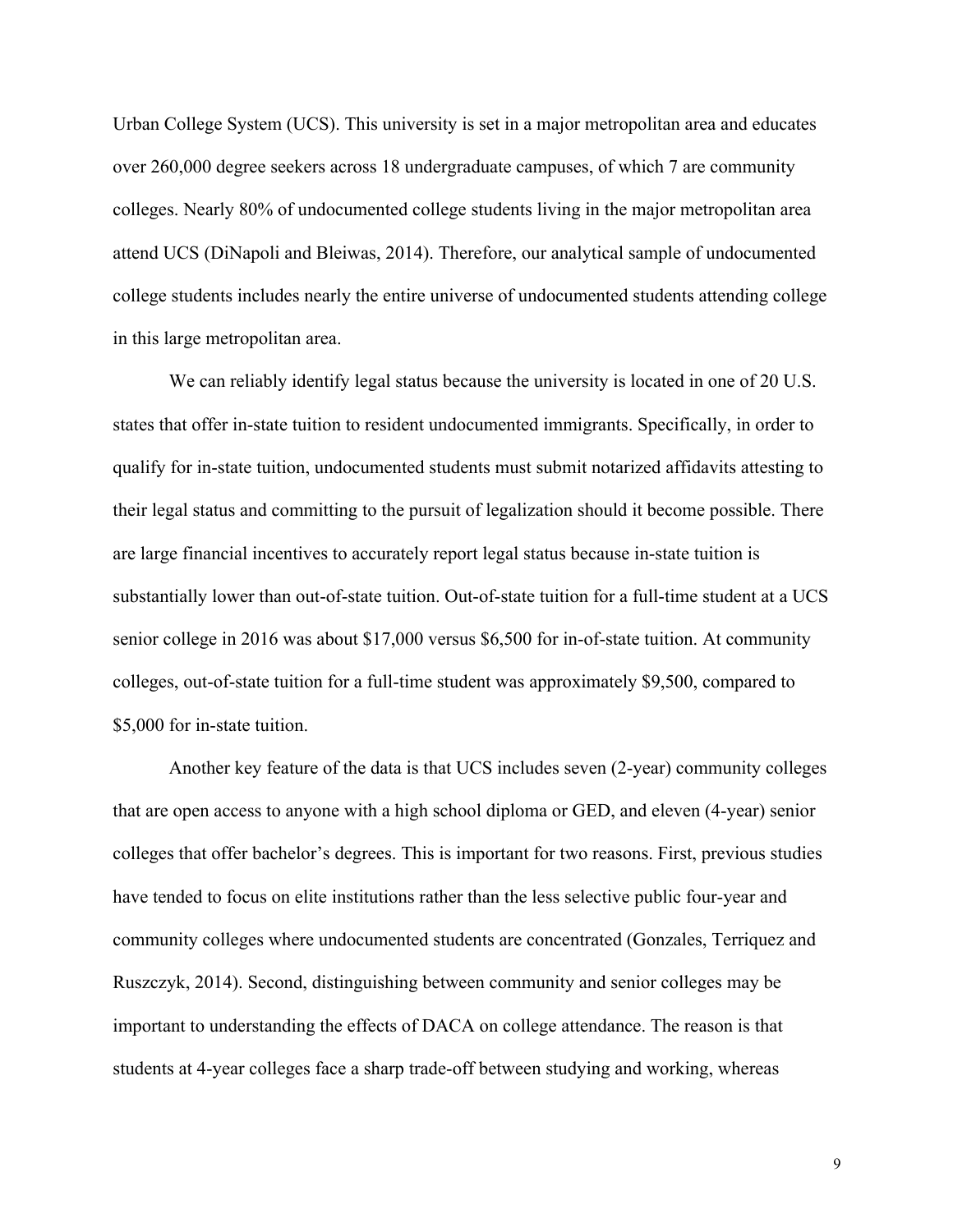community colleges provide greater flexibility to students who want to combine part-time enrollment with work. Nationally, less than a third of 4-year college students work while nearly 70% of community college students work (Bureau of Labor Statistics 2017; American Association Community Colleges 2016). As a result, we hypothesize that DACA will have larger effects on attendance at 4-year colleges than at community colleges.

Finally, the data tracks students over time, even when they switch from one college to another within the UCS system. The longitudinal nature of the data allows us to account for unobserved individual heterogeneity by estimating individual fixed-effects models, which limits the potential for compositional effects and greatly reduces concerns of omitted-variable bias.

#### **Data and Methods**

#### *Data*

We analyze administrative data from one of the largest public university systems in the country. Due to data confidentiality agreements with the university, we have anonymized the data source and will refer to the university as Urban College System (UCS). The university system is set in a major metropolitan area and educates over 260,000 degree seekers across 18 undergraduate campuses of which 7 are community colleges. Once individuals enter the administrative records, they are followed over the course of 10 years. We analyze entering cohorts from fall 2009 to fall of 2012. This analytical sample includes 4 cohorts of students who entered the university system during the 4 years immediately prior to DACA implementation. We exclude cohorts who enter post-DACA to avoid bias due to the possibility that undocumented students who entered college post-DACA may be differentially selected relative to those who entered college prior to DACA. Our analytical sample is comprised of 385,467 students; 198,986 attending 2-year colleges and 186,481 attending 4-year colleges.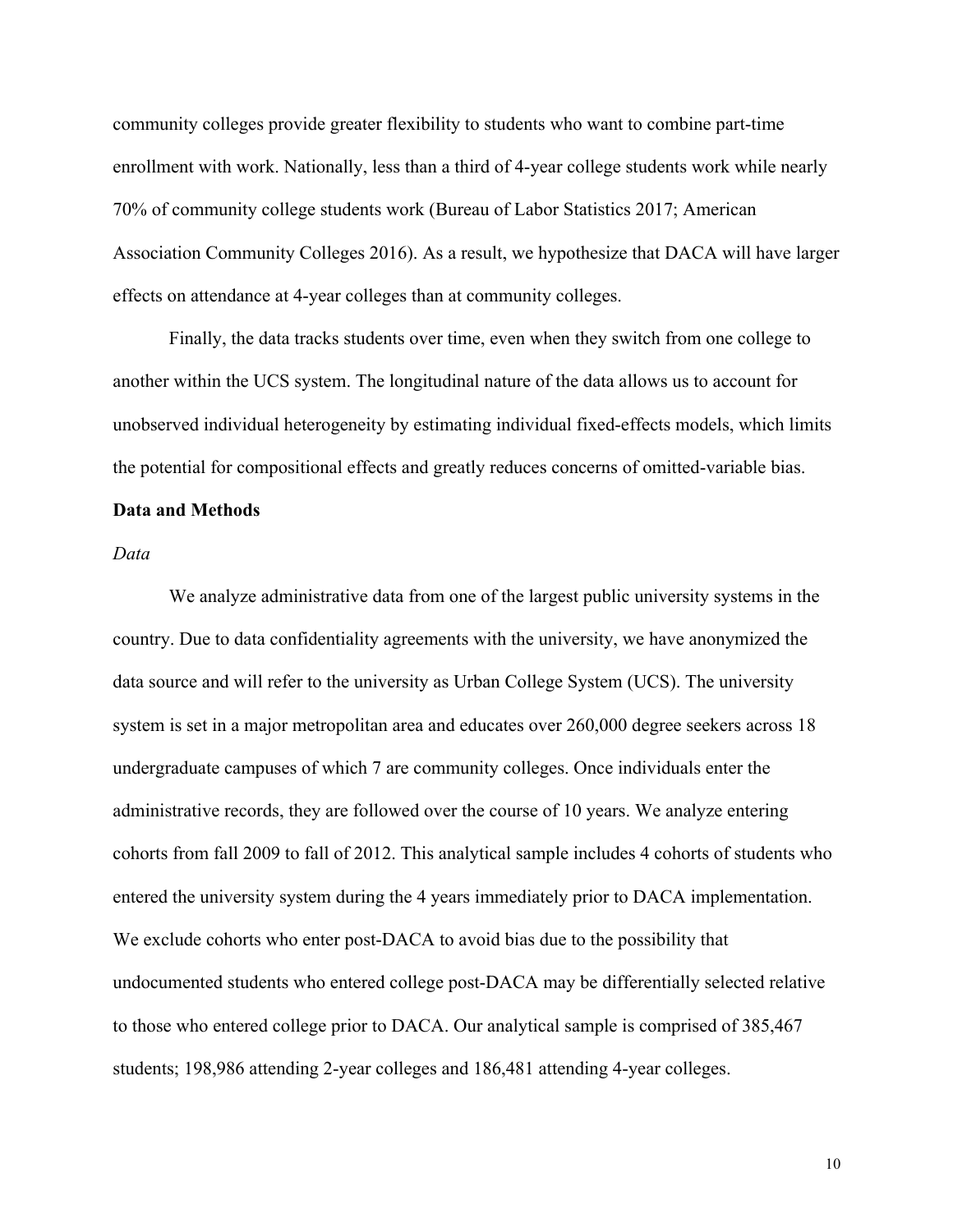#### *Measures*

We focus on two main outcome variables for our student population: a dropout indicator and a full-time enrollment indicator. Dropout is measured as a dummy variable indicating that a student who was previously enrolled is no longer enrolled (dropout=1) in a given year (as opposed to remaining enrolled or having graduated). Full-time attendance is measured as a dummy variable indicating that a student completed 24 credits or more during the academic year (full-time = 1), and is defined only for the subset of students who are enrolled at each point in time.

Our main explanatory variable is the student's immigration and legal status. Students are asked to self-report as U.S. citizens, legal permanent residents, or undocumented immigrants at time of initial enrollment. Students must submit documentation to validate their own self-reports. There are large financial incentives for undocumented students to self-identify because UCS is located in one of 20 states that offer in-state tuition to undocumented students who graduated from a high school or obtained a GED from within the state. In order to qualify for in-state tuition, undocumented students must provide a notarized affidavit stating that they will pursue steps to obtain legal residency if such options become available. Out-of-state tuition for a fulltime student at 4-year colleges in 2016 is about \$17,000 versus \$6,500 for in-of-state tuition.

Legal status is measured as a dummy variable indicating that a student reported being undocumented and submitted an affidavit to obtain in-state tuition rates, or failed to provide documentation of legal status. Individuals who obtained their high school degree outside of the United States and self-report as undocumented  $(N=762)$  and individuals who obtained their high school degree in the United States but outside of the state (N=338) are excluded from the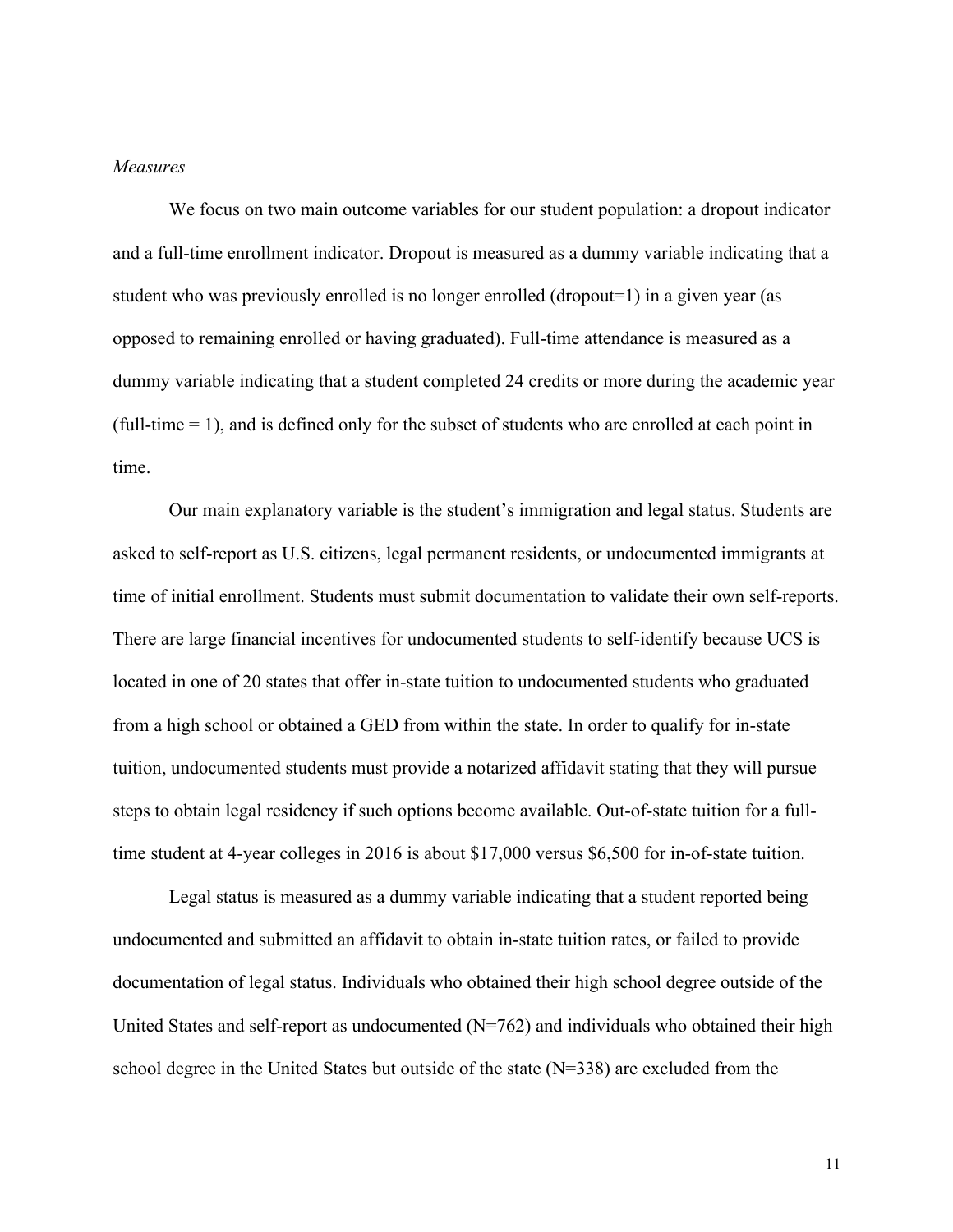analytical sample. This step was taken to eliminate foreign students or out-of-state, documented students who might self-report undocumented status to gain in-state tuition.

#### *Analytical Strategy*

Our empirical strategy exploits changes in our outcome variables for undocumented students before and after DACA, relative to changes for documented students over the same time period. Netting out the changes in outcomes for documented students allows us to purge the effects of unobserved factors that affected all students similarly, such as changes in local economic conditions.

Specifically, our difference-in-difference estimation is based on the following linear probability model:

$$
Y_{\text{it}} = \alpha_i + \alpha_t + \alpha_c + \beta \text{Post}_t * \text{Undoc}_i + \varepsilon_{\text{it}}.
$$
 (1)

The dependent variable  $Y_{\text{it}}$  is the outcome variable for individual *i* in cohort *c* in calendar year *t*. Importantly, the specification includes individual fixed-effects, denoted by  $\alpha_i$ , that absorb all time-invariant characteristics of individuals (such as ability, motivation, race/ethnicity and family background). Additionally, our specification includes dummy variables for calendar year  $(\alpha_t)$  and years-since-enrollment  $(\alpha_c)$ . The former account for time-varying aggregate effects, such as local labor market conditions, and the latter set of fixed-effects account for the differences in dropout rates (and full-time status) as a student progresses toward graduation. Dummy variable Undoc<sub>i</sub> indicates whether student *i* reported being undocumented, and Post<sub>t</sub> is an indicator variable marking the roll out of DACA. Lastly, disturbance term  $\varepsilon_{\text{itc}}$ , captures all idiosyncratic variation in the outcome variable that is not picked up by any of the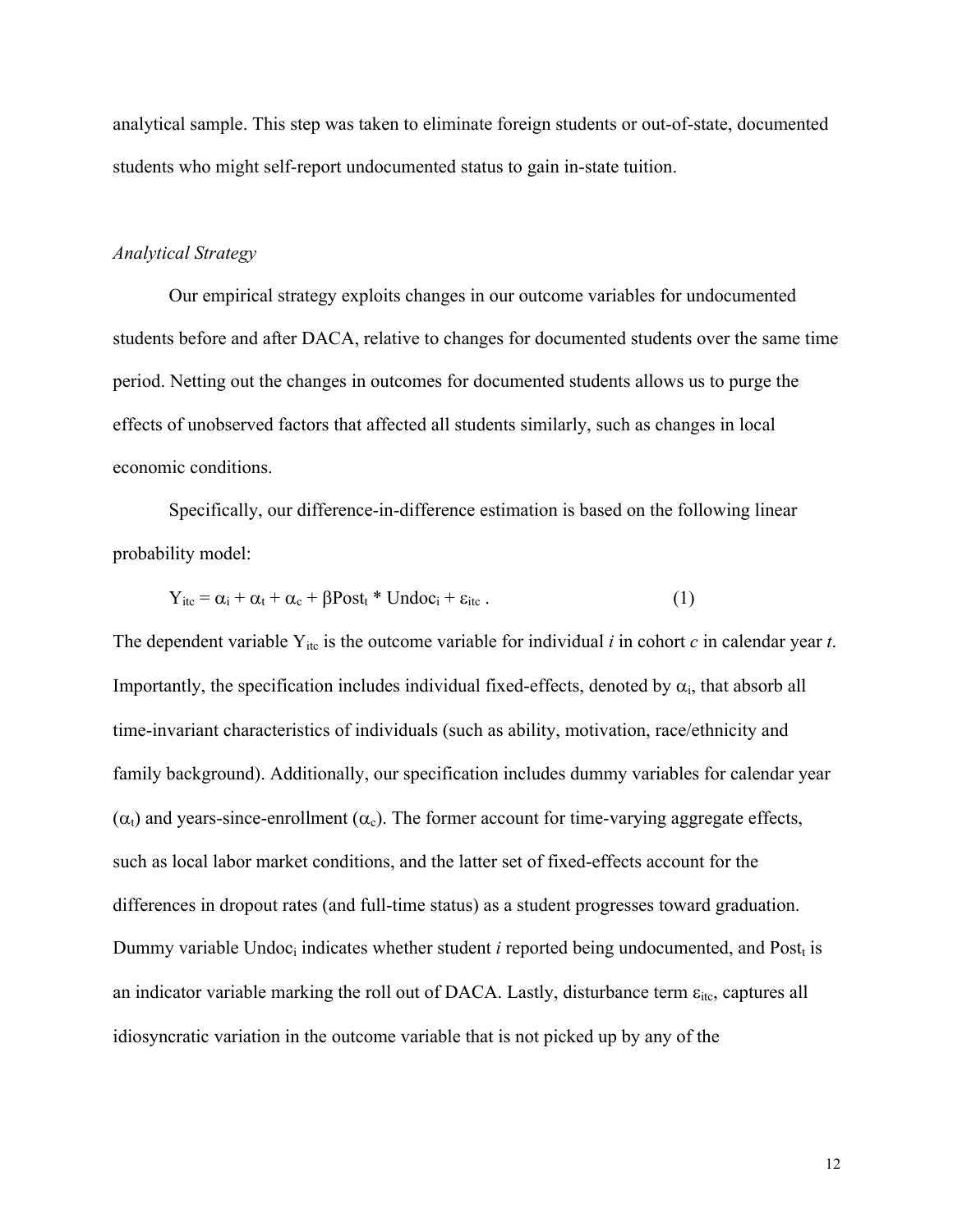aforementioned regressors. When the outcome variable is full-time enrollment, the sample is restricted to currently enrolled students.

The key parameter of interest is  $\beta$ , the coefficient on the interaction term between Post<sub>t</sub> and Undoci. This coefficient is identified by the changes in the outcome variable for undocumented students before and after DACA, net of changes for documented students in the same time period. Besides the difference-in-difference estimation just described, we will also estimate a more flexible specification that allows for time-varying gaps in outcomes between documented and undocumented students. The results of this specification will be useful to assess the validity of the identification assumption of *common trends* required to provide a causal interpretation of our estimates.

One important caveat is that we cannot determine DACA eligibility perfectly. To be eligible, undocumented immigrants need a high-school degree (or a GED, or having been honorably discharged from the Armed Forces), to have arrived to the United States before age 16, continuous residence in the United States since 2007, and a clean criminal record. All students in our sample have fulfilled the first requirement but we cannot determine if they fulfill the other requirements. Nevertheless, it is likely that most undocumented students in our data are DACA eligible.

For the reasons above, our estimates of  $\beta$  should be interpreted as *intent-to-treat* effects. It is likely that average treatment effects (on the treated) are substantially larger because not all eligible individuals have applied for DACA. As of March 31, 2014, nearly 50% of eligible youth who reside in the state that UCS is located in applied for DACA (Batalova et al. 2014), and nearly 95% of those who applied were approved (USCIS). This compliance ratio implies that the *average treatment* effect (on the treated) will be about twice as large as the *intent-to-treat* effect.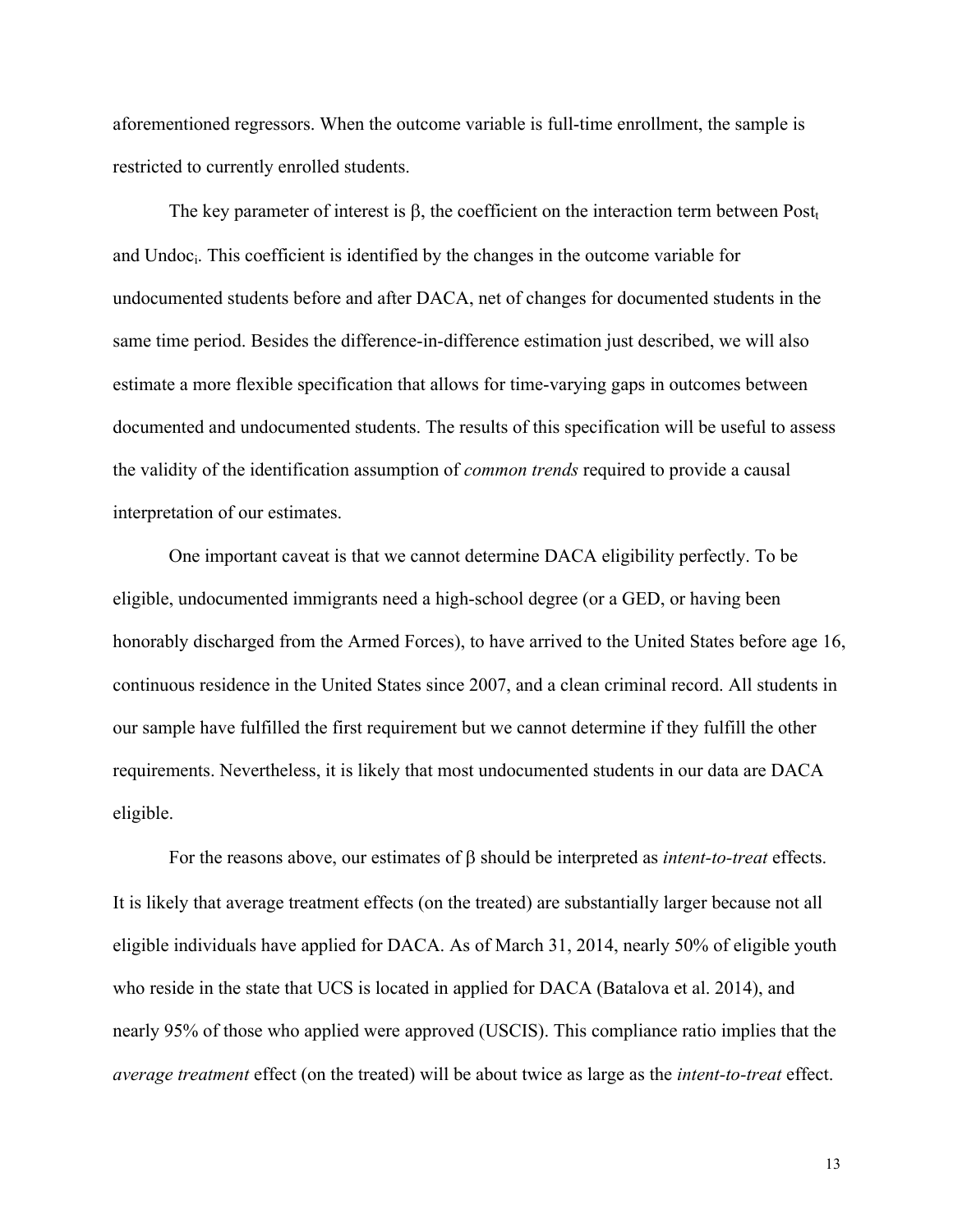Difference-in-difference estimates provide our main analytical results. In addition, we also estimate a flexible specification that allows for time-varying gaps in outcomes between documented and undocumented students:

$$
Y_{itc} = \alpha_i + \alpha_c + \alpha_t + \beta_t Undoc_i + \varepsilon_{itc}
$$
 (2)

The dependent variable  $Y_{\text{it}}$  will represent a dummy variable for dropout or full-time status for individual *i* in cohort *c* in calendar year *t*. Terms  $\alpha_i$ ,  $\alpha_c$ , and  $\alpha_t$  are fixed-effects for individuals, years since enrollment and calendar year, respectively.  $\beta_t$  captures the difference in the dependent variable between undocumented students and their legal status counterparts for every year *t*. Regressions for full-time attendance are restricted to the subset of students who are enrolled at each point in time. We plot the estimated  $\beta_t$  to assess parallel trends in the pre-DACA period.

#### *Timing of DACA implementation*

Understanding the date of implementation of the DACA program and when one should expect to see effects on academic outcomes is critical. On June 15, 2012, President Barack Obama announces the DACA program. Applications begin being accepted on August 15, 2012, but very few cases were approved until after October 2012, with the vast majority of approvals occurring after December 2012 (Batalova et al. 2014). Figure 1 shows the number of approved DACA cases from the time when applications were first accepted (August 12, 2012) to July 2013. For college students, this means that DACA is announced during their 2012 summer break. The vast majority of DACA applicants in college would have been approved during or after their spring 2013 semester. This means that any anticipated effect of DACA should be observed during calendar year 2013 and beyond. Accordingly, indicator variable Post<sub>t</sub> takes a value of one for calendar years 2013 and onward.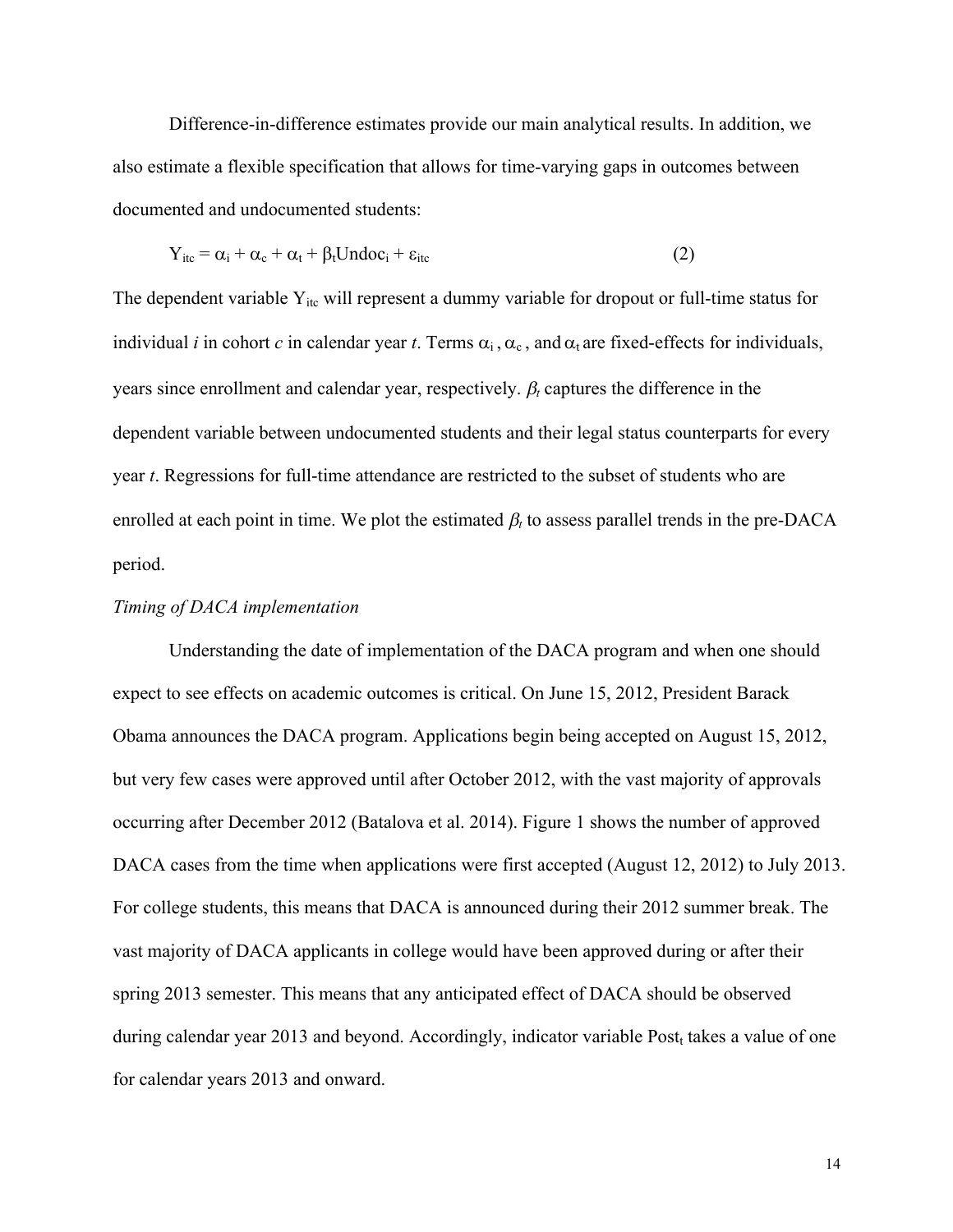### **Results**

#### *Descriptive statistics*

Summary statistics for outcome variables by legal status and college type are presented in Table 1. Other characteristics of students are also included in Table 1 in order to provide a descriptive profile of students. However, they are not included as covariates in our regressions because they do not vary over time and, as a result, they are absorbed by the individual fixedeffects.

The most striking result in this table is the positive selection of undocumented students relative to their legal-status peers. At community colleges, documented students have high school grade-point-averages that are .44 standard deviations *below* the sample mean whereas undocumented students have .88 standard deviations *above* the sample mean. At 4-year colleges, the high school grade-point-averages for documented and undocumented students are .50 and .75 standard deviations above the sample mean, respectively. The positive selection of undocumented students relative to their legal status peers may explain why the statistics also show that undocumented students are less likely to dropout of college and more likely to attend college on a full-time basis than their legal status counterparts.

*Fig. 1* plots the dropout rates for undocumented and documented students, as a function of years since enrollment, without making any adjustments to the raw data. The top panel corresponds to senior colleges and the bottom panel to community colleges. The figure reveals three noteworthy findings. First, the results offer strong evidence of parallel trends in the pre-DACA period, which is a key identifying assumption in difference-in-difference estimation. Namely, prior to 2012, the gap between the dropout and full-time enrollment rates of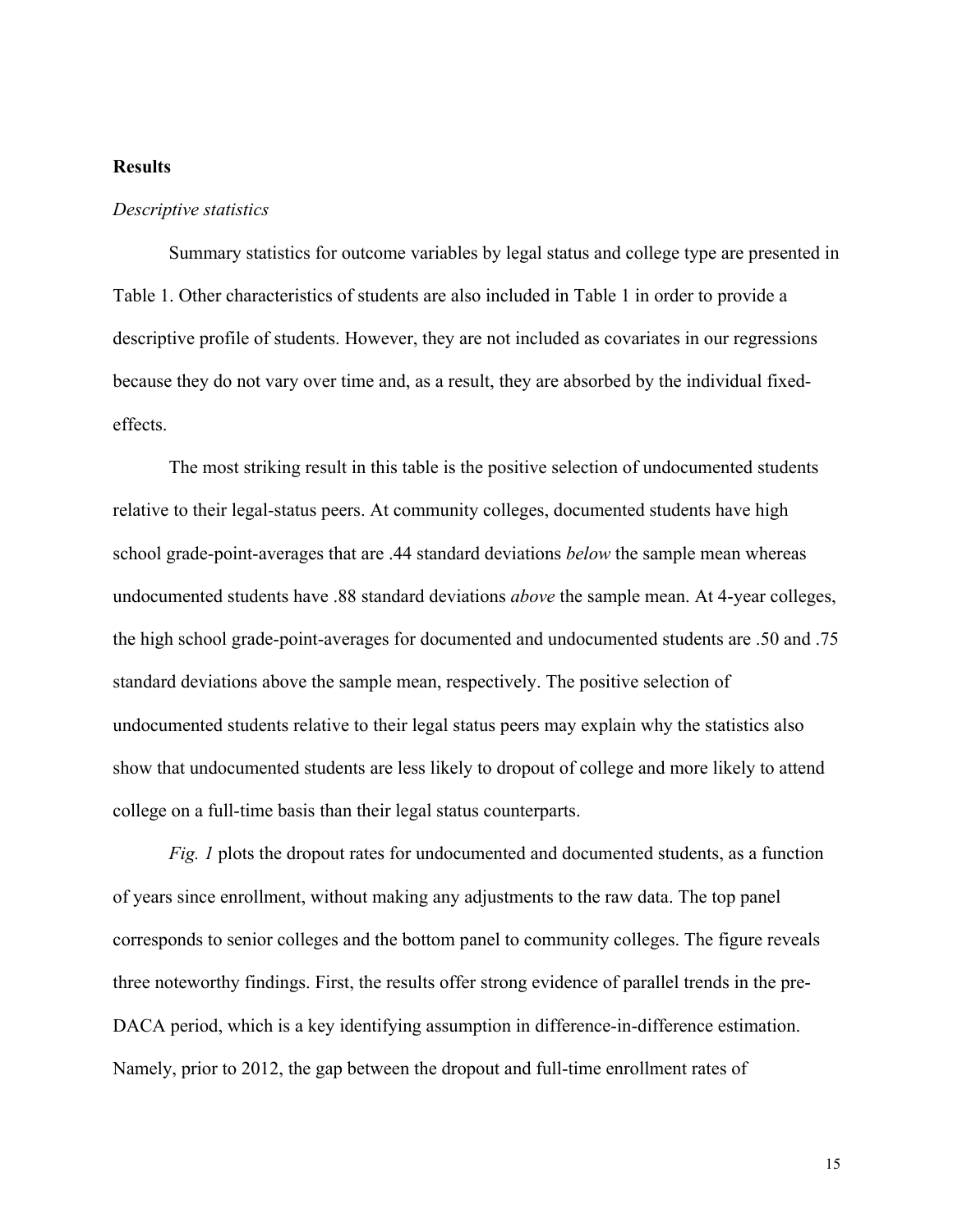documented and undocumented students were fairly constant over time. Interestingly, dropout rates for undocumented students were lower than for their legal-status peers at both community and senior colleges. These results are consistent with past studies that show that undocumented students are more positively selected in terms of ability and motivation than their peers with legal status (Conger and Chellman, 2013). Second, coinciding with the roll out of DACA, we observe a sharp increase in the dropout rates of undocumented students at senior colleges in year 2013 (top panel in *Fig. 1*). The increase in dropout rates is noticeable only for students who have been enrolled in college for up to three years, but not for students that are close to graduation. Third, the dropout rates for undocumented students in community colleges do not display any changes around the adoption of DACA.

We now turn to full-time enrollment rates, plotted in *Fig. 2*. The figures in the top panel provide no indication of sharp changes in full-time status for undocumented students in senior colleges around the adoption of DACA. In contrast, the bottom panel suggests a noticeable drop in full-time enrollment for undocumented students that have been enrolled for three years or less in community colleges. Taken together, these figures suggest that DACA has induced undocumented students in senior colleges to drop out of school, while leading to a reduction in course load for undocumented students in community colleges. In both cases, these findings are suggestive of an attempt by these students to take advantage of the improved earnings opportunities opened up by the DACA work permits. It appears that students in community colleges, who were likely to be working already, exhibited an intensive-margin response, simply increasing their work hours without dropping out of school. In contrast, students enrolled in senior colleges may have faced a sharper trade-off and responded by dropping out of college altogether.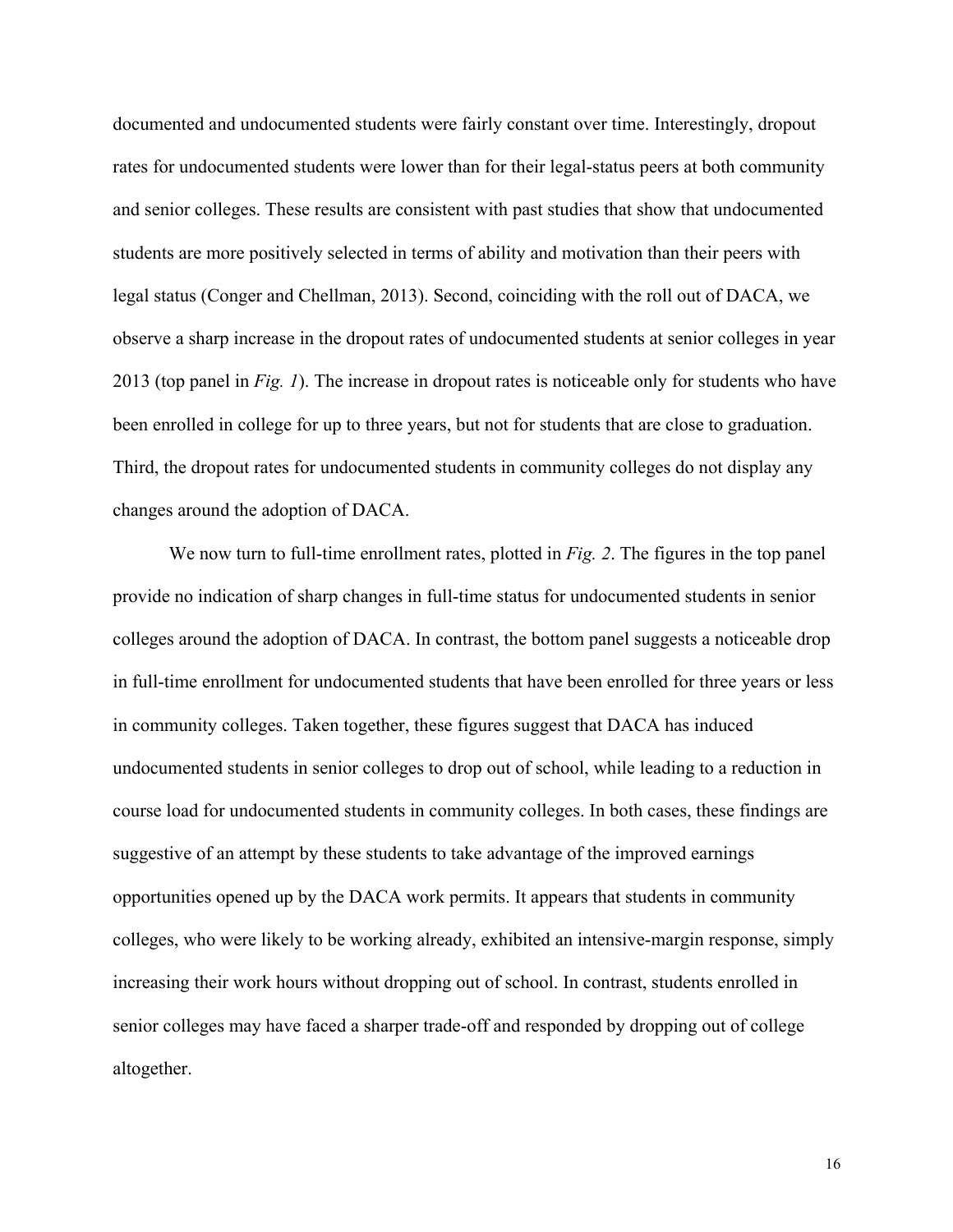While strongly suggestive, the results in the previous figures may be driven by compositional changes. To provide a more formal analysis that accounts for individual heterogeneity, and to test for statistical significance, we estimate a regression models that includes individual fixed-effects, plus calendar year and years-since-enrolment dummies. We begin with a more flexible version of the difference-in-difference model that allows for timevarying gaps in the outcome variable between documented and undocumented students (see *Eq. 2*). The resulting point estimates and corresponding 95-percent confidence intervals are plotted in *Fig. 3*. Each point in the graph can be interpreted as the adjusted mean gap in outcomes between undocumented and documented students. Full regression results are presented in *Table 3.*

The figure offers two noteworthy findings. First, it provides additional evidence in support of the parallel trends assumption. We fail to reject the null of a zero adjusted gap in all pre-DACA years in the four sub-figures. Second, the results confirm the descriptive results presented in *Fig. 1 and 2*. The top row of figures clearly show that DACA significantly increases dropout rates among undocumented students in senior colleges, but has no significant effects on the decision to attend college on a full-time basis. In contrast, we find the opposite effect at community colleges. As illustrated in the bottom row, DACA reduces full-time enrollment at community colleges, but does not seem to induce dropping out of college.

### *Effect of DACA on educational outcomes*

*Table 2* offers a simple quantification of the effects of DACA by reporting difference-indifference estimates of the model specified in equation (1), referring to the decision to dropout (Panel 1) and to attend college on a full-time basis (Panel 2). For each outcome, we provide estimates separately by type of college. Column 1 presents estimates for the sample pooling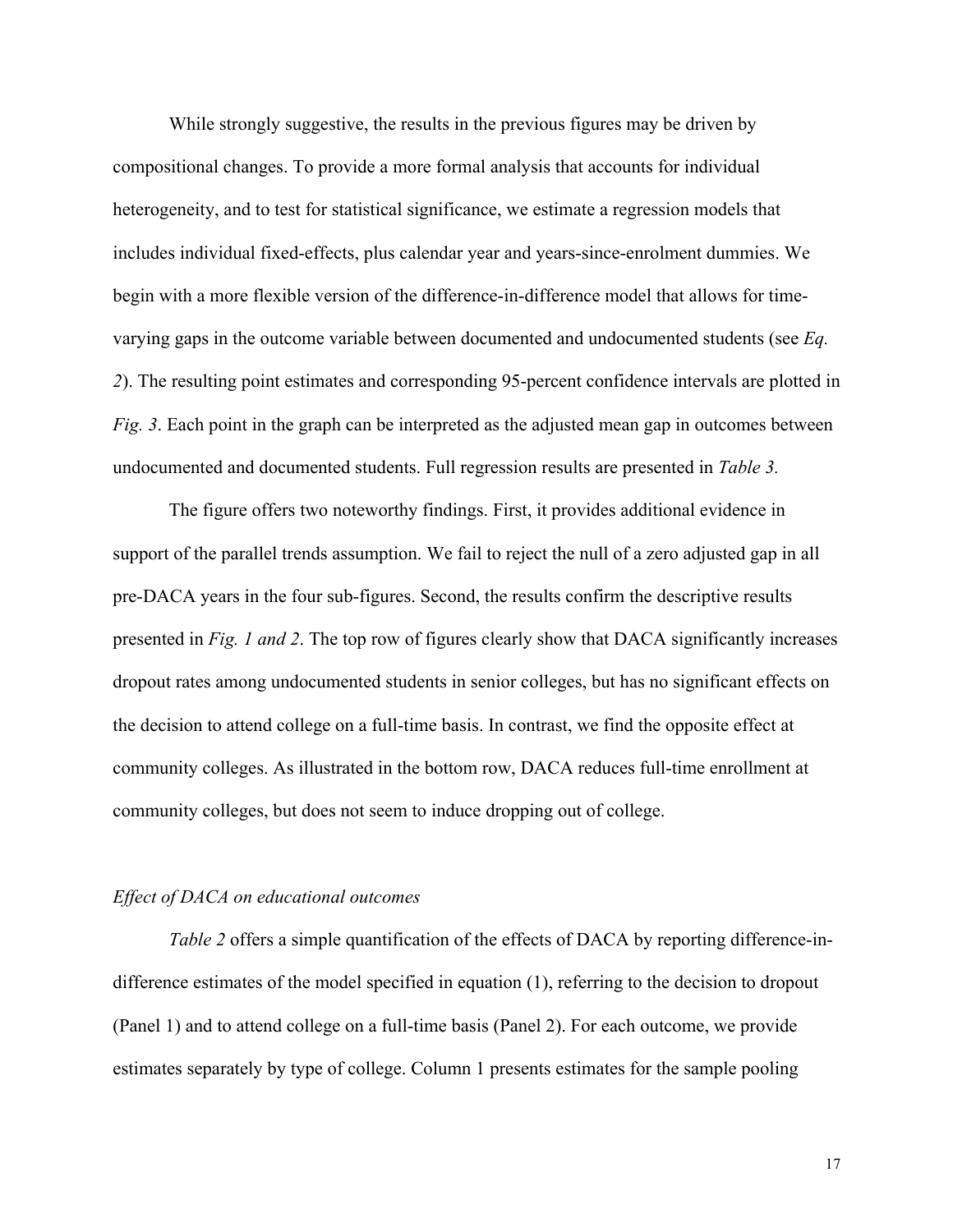community and senior colleges, indicating a 3.7 percentage-point increase in the dropout probability, and a 2.8 percentage-point reduction in the probability of full-time status. However, these estimates mask important composition effects. When estimating the models separately on the samples for community and 4-year college students, we find that DACA increased the dropout rates of undocumented students in 4-year colleges by 7.3 percentage-points, but had no effect on the dropout rates of undocumented students enrolled in community colleges. In contrast, we find that DACA lowered the probability of full-time status by 5.5 percentage-points for undocumented students at community colleges, while having no effect on the full-time status of undocumented students in senior colleges. These findings underscore the importance of distinguishing between the effects of DACA by type of college, which probably reflects differences in students' capacity to balance work and school in senior and community colleges.

As noted earlier, our difference-in-difference estimates should be interpreted as *intent-totreat* effects. As such, our estimates underestimate the effects of actually *receiving* DACA status, given that only about half of those eligible actually applied for DACA within our sample period. With a compliance ratio of approximately 0.5, the average treatment effect (on the treated) implied by our estimates is twice as large as our estimated coefficients. Namely, receiving DACA status is associated with a 14.6 percentage-point increase in the probability to drop out for an undocumented student at a 4-year college, and an 11 percentage-point reduction in the probability of full-time enrollment for an undocumented student at a community college.

These estimates are quantitatively large, but consistent with the findings reported in previous studies showing that DACA increases the employment opportunities of undocumented immigrants. For example, Pope (2016) and Amuedo-Dorantes and Antman (2017) report *intentto-treat* effects on the probability of employment of non-citizen high school graduates in the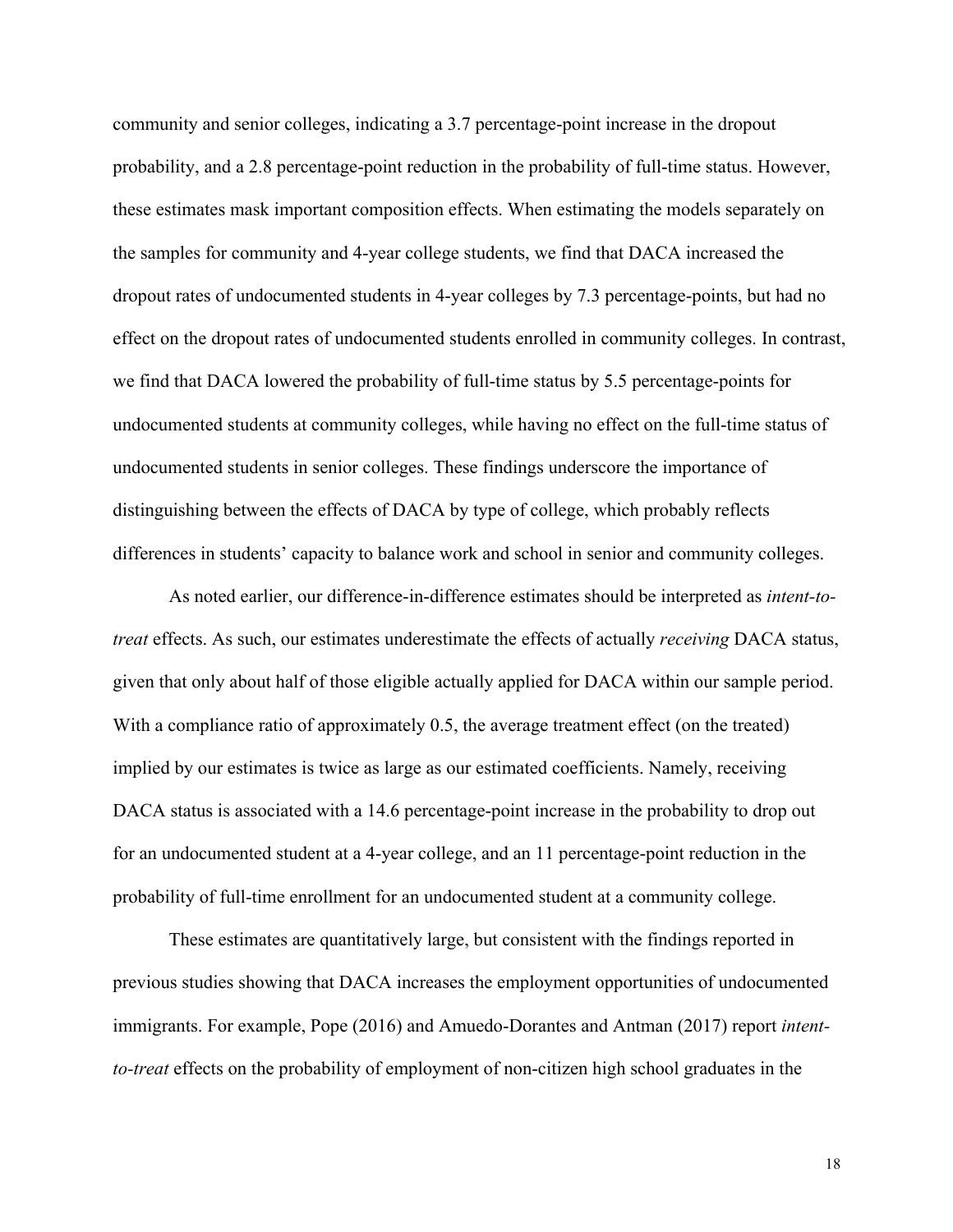range of 5 to 10 percentage-points. Both qualitatively and quantitatively, these estimates reinforce our interpretation that DACA has led undocumented students to reduce their coursework, partially or fully, in order to take advantage of the enhanced employment opportunities.

#### **Discussion**

Our findings suggest that as a temporary work-permit program, DACA incentivizes work over investments in human capital but that the effect of DACA on undocumented students' decisions to remain in school depends on how easily colleges accommodate working students. We find that dropout rates for DACA *recipients* at 4-year colleges may have increased by over 14 percentage-points, while leaving largely unaffected the full-time status of those that remain in school. In contrast, at community colleges where the vast majority of students work while attending school, DACA *recipients* may have reduced full-time enrollment by 11 percentagepoints, with no measurable effect on their dropout rates.

These patterns indicate that undocumented students at 4-year colleges must make binary choices between attending school on a full-time basis or dropping out of school to work. Community colleges, on the other hand, are designed to help students balance schooling with work. For example, they offer more evening and weekend classes than senior colleges. Course credits at community colleges are also significantly cheaper than at 4-year colleges, which allow undocumented students more flexibility in course load to accommodate variable work schedules. As a result, DACA recipients at community colleges can simply reduce their course work to accommodate increased work hours.

A caveat of the study is that we cannot assess the long-term impact of DACA on educational attainment. Our results clearly show that DACA has led undocumented students to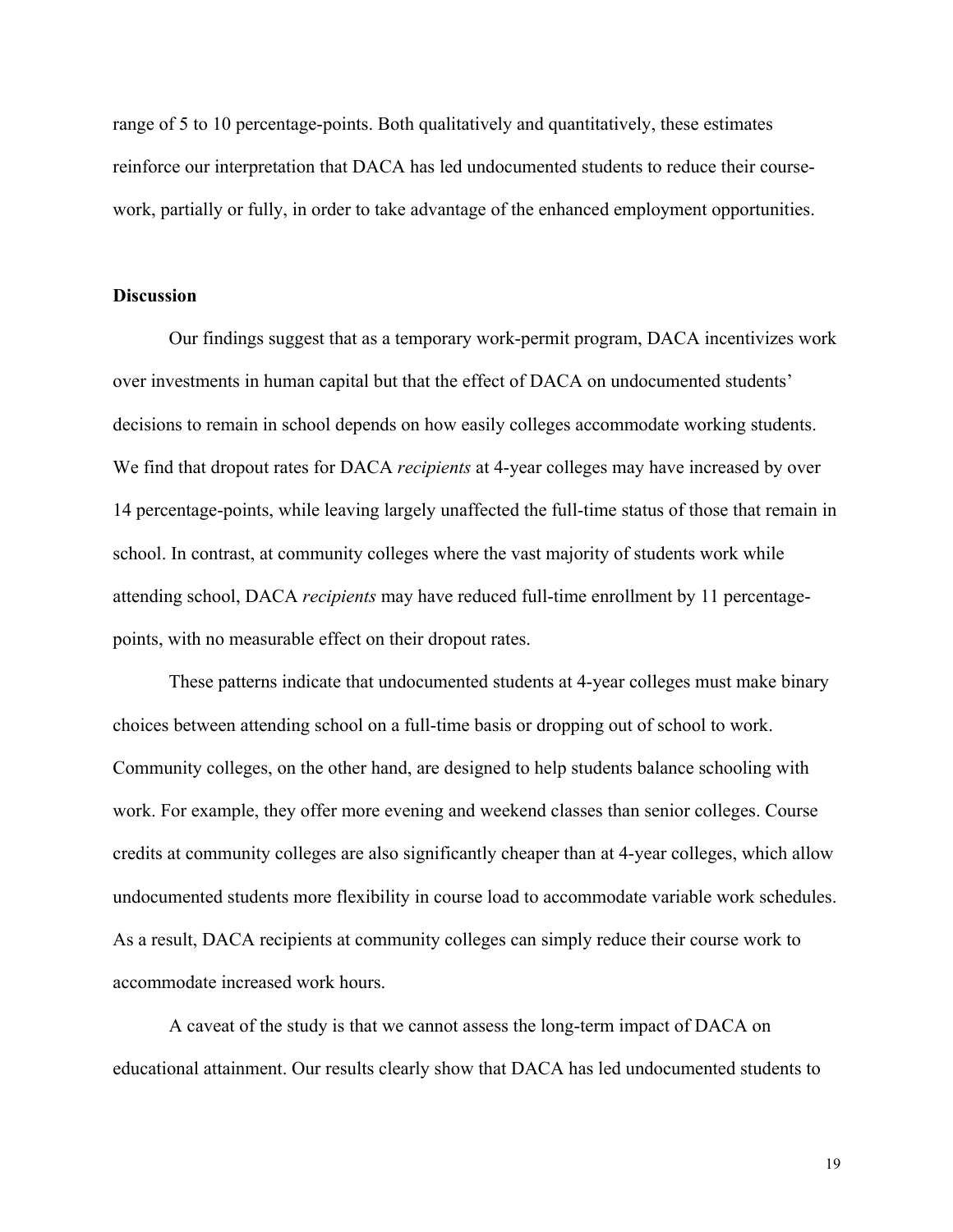leave school, or reduce course loads, in order to take advantage of the (renewable) 2-year work permit. What we are currently unable to assess is whether those students will eventually return to school and complete their degrees. One possibility is that students take advantage of temporary work permits by leaving school to work on a temporary basis and return to school after their work permit expires. Since data collection is ongoing, we can observe whether students who dropout of college re-enter in the future as new data become available.

Recent studies have highlighted the role that many public universities play in providing access and opportunities for social mobility to low-income students (Chetty et al. 2017). These types of institutions have the potential to offer similar access and opportunities to undocumented youth. Moreover, the undocumented students who attend college are among the most highly motivated and academically gifted students in their institutions, making them arguably the most likely to graduate and successfully find employment if it were not for their lack of legal status. However, our results show that as a temporary work permit program, DACA leads many undocumented youth to myopically reduce educational investments because two-year work permits can only afford short-term planning horizons. Initially enacted by President Obama through an executive order, rather than through normal legislative channels, DACA can be rescinded at will by the President at any time. Thus, the uncertainty surrounding the future of DACA may temper the sense of security and stability that some policy makers hoped the program would provide to undocumented youth.

Overall, the research to date demonstrates that "dreamers" are better off with DACA than without it. Research has show that offering undocumented immigrants temporary legal status improves their mental health, economic wellbeing and social integration (Orrenius and Zavodny 2015; Venkatarami et al. 2017, Amuedo-Dorantes and Antman 2016, Gonzales et al. 2014). Yet,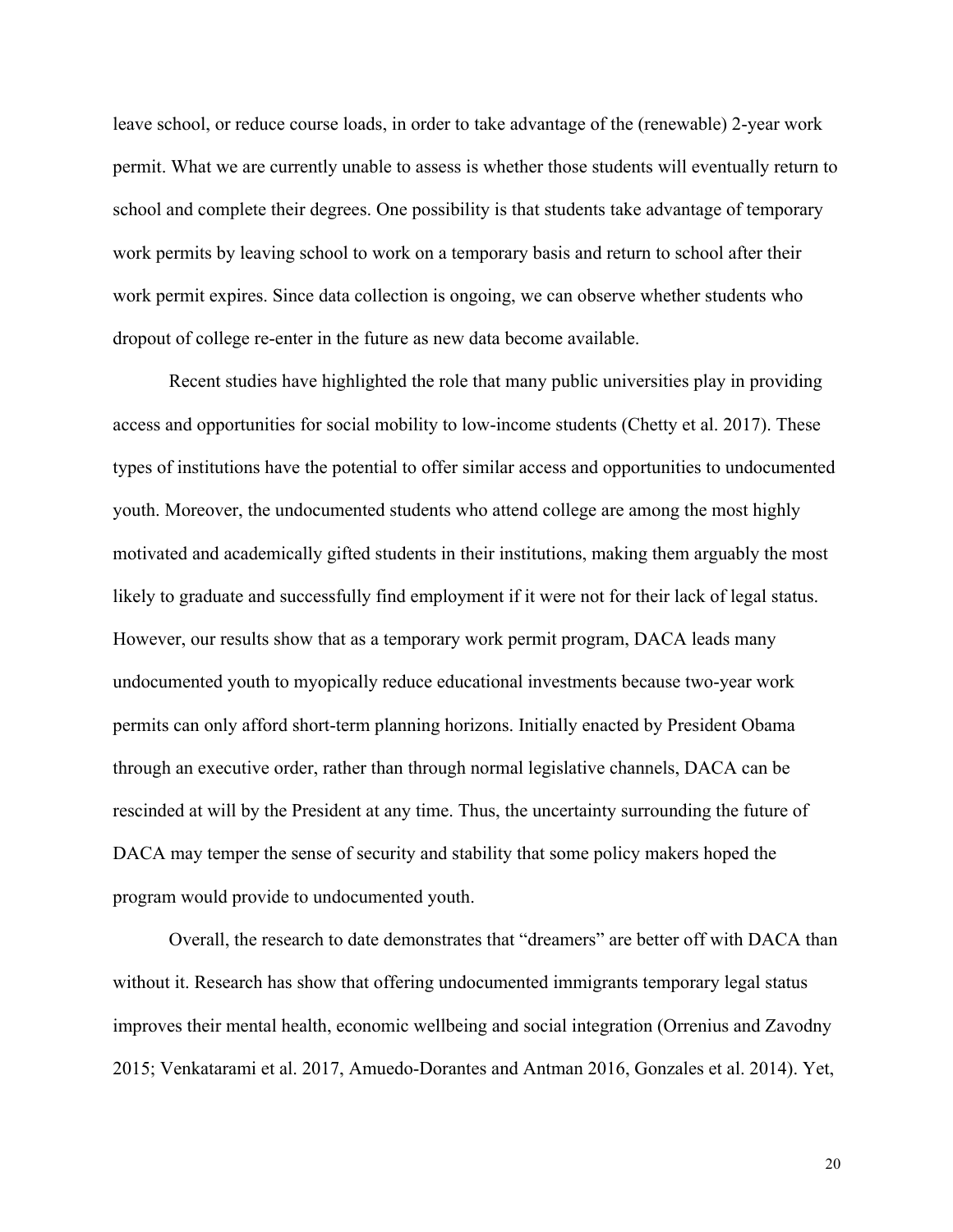the temporary nature of programs like DACA may not do enough to reduce undocumented youth's sense of liminality. Our findings suggest that immigration policies that offer students' longer planning horizons and greater certainty for the future, such as pathways to permanent residency, would introduce fewer distortions to educational investments.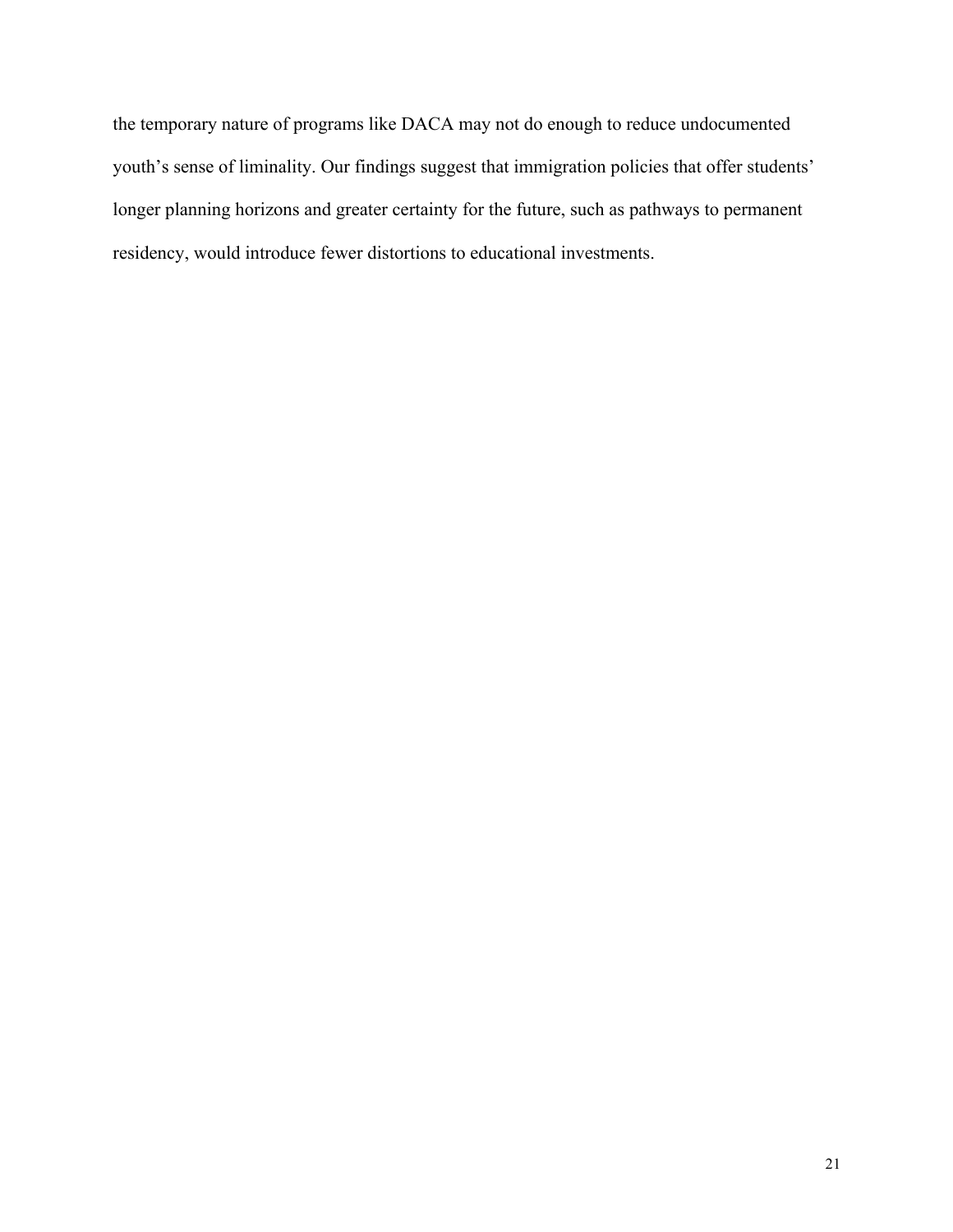### **References**

American Association Community Colleges (2016) *2016 Fact Sheet.* Washington DC. URL: http://www.aacc.nche.edu/AboutCC/Documents/AACCFactSheetsR2.pdf

Amuedo-Dorantes C, Antman F (2017) Schooling and Labor Market Effects of Temporary Authorization: Evidence from DACA. *Journal of Population Economics* 30(1):339-373.

Batalova J, Hooker S, Capps R, Bachmeier J D (2014) DACA at the Two-Year Mark. *A National and State Profile of Youth Eligible and Applying for Deferred Action. Migration Policy Institute.*  Washington, DC. URL: http://www. migrationpolicy.org/sites/default/files/publications/DACA-Report-2014-FINALWEB. pdf [7.9. 2015].

Bureau of Labor Statistics (2017*) College Enrollment and Work Activity of 2016 High School Graduates.* Washington, DC. URL: https://www.bls.gov/news.release/hsgec.nr0.htm

Chetty R, Friedman J N, Saez E, Turner N, Yagan D (2017, January 17) Mobility Report Cards: The Role of Colleges in Intergenerational Mobility. NBER Working Paper No. 23618

Conger D, Chellman C (2013) Undocumented College Students in the United States: In-State Tuition Not Enough to Ensure Four-Year Degree Completion. *Education Finance and Policy* 8 (3): 364–77.

DiNapoli T, Bleiwas K (2014) Update: The NY DREAM Act. Office of the State Comptroller, New York City Public Information Office. Report 11-2014. https://www.osc.state.ny.us/osdc/rpt11-2014.pdf

Donato K, Wakabayashi C, Hakimzadeh S, Armenta A (2008) Shifts in the Employment Conditions of Mexican Migrant Men and Women: The Effect of U.S. Immigration Policy. *Work and Occupations* 35:462-95.

Edwards R, Ortega F (2016) *The Economic Impacts of Removing Unauthorized Immigrant Workers An Industry- and State-Level Analysis.* Center for American Progress. Washington DC: https://www.americanprogress.org/issues/immigration/reports/2016/09/21/144363/the-economicimpacts-of-removing-unauthorized-immigrant-workers/

Gonzales R G (2011). Learning to Be Illegal Undocumented Youth and Shifting Legal Contexts in the Transition to Adulthood. *American Sociological Review*, *76*(4), 602–619. http://doi.org/10.1177/0003122411411901

Gonzales R G, Terriquez V, Ruszczyk S (2014) Becoming DACAmented Assessing the Short-Term Benefits of Deferred Action for Childhood Arrivals (DACA). *American Behavioral Scientist* 58 (14). SAGE Publications: 1852–72.

Gonzalez-Barrera A, Krogstad J (2016) U.S. Immigrant Deportations Declined in 2014, But Remain Near Record High. *FactTank News in the Numbers*, Pew Research Center Report, August 31, 2016. Washington, DC: Pew Research Center. http://www.pewresearch.org/facttank/2016/08/31/u-s-immigrant-deportations-declined-in-2014-but-remain-near-record-high/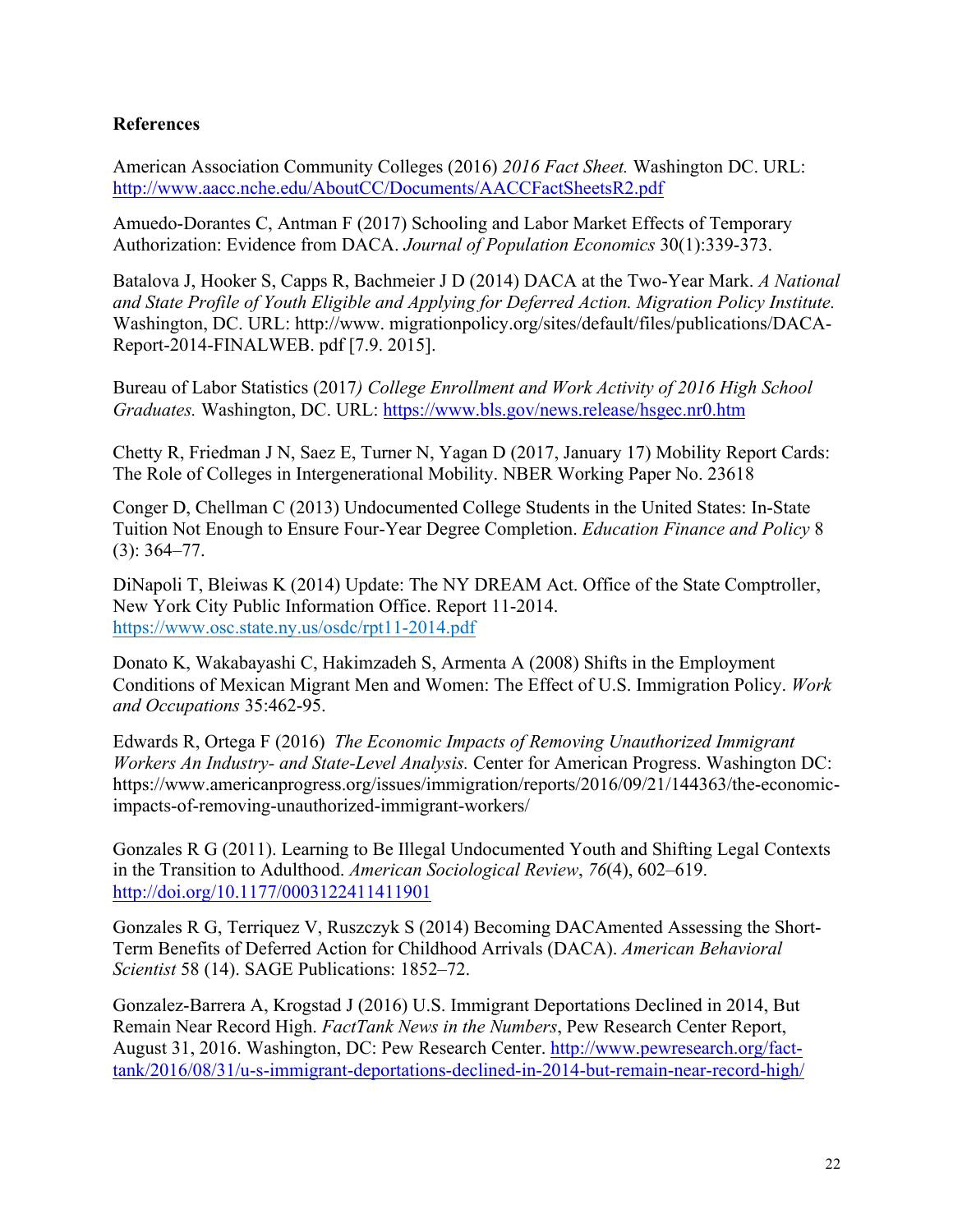Hall M, Greenman E, Farkas G (2010) Legal Status and Wage Disparities for Mexican Immigrants. *Social Forces* 89:491-513.

Menjívar, Cecilia. 2006. "Liminal Legality: Salvadoran and Guatemalan Immigrants' Lives in the United States." American Journal of Sociology 111:999–1037.

Orrenius P M, Zavodny M (2003) Do amnesty programs reduce undocumented immigration? Evidence from IRCA. *Demography*, *40*(3), 437-450.

Passel J, Cohn D (2009) A Portrait of Unauthorized Immigrants in the United States. Pew Research Center Report, April 14, 2009. Washington, DC: Pew Research Center. http://www.pewhispanic.org/2009/04/14/a-portrait-of-unauthorized-immigrants-in-the-unitedstates/

Passel J, Cohn D (2016) Unauthorized Immigrant Population Stable for Half a Decade. *FactTank News in the Numbers*, Pew Research Center Report, September 21, 2016. Washington, DC: Pew Research Center. http://www.pewresearch.org/fact-tank/2016/09/21/unauthorized-immigrantpopulation-stable-for-half-a-decade/

Pope N (2016) The Effects of DACAmentation: The Impact of Deferred Action for Childhood Arrivals on Unauthorized Immigrants, *Journal of Public Economics* 143, 98-114.

United States Citizenship and Immigration Service. (2017) Deferred Action for Childhood Arrivals by Fiscal Year, 2012-2016.

https://www.uscis.gov/sites/default/files/USCIS/Resources/Reports%20and%20Studies/Immigrat ion%20Forms%20Data/All%20Form%20Types/DACA/daca\_performancedata\_fy2016\_qtr4.pdf

Van Hook J, Bachmeier J, Coffman D, Harel O (2015) Can We Spin Straw Into Gold? An Evaluation of Immigrant Legal Status Imputation Approaches. *Demography* 52(1): 329-354.

Venkataramani A, Shah S, O'Brien R, Kawachi I, Tsai, A. (2017) Health Consequences of the US Deferred Action for Childhood Arrivals (DACA) Immigration Programme: A Quasiexperimental Study. The Lancet Public Health. 2 (4): e175-e181.

Warren] R, Warren J (2013) Unauthorized Immigration to the United States: Annual Estimates and Components of Change, by State, 1990 to 2010. *International Migration Review* 47(2): 296– 329.

Wong T K, Richter K, Rodriguez I, Wolgin P E (2015) Results from a Nationwide Survey of DACA Recipients Illustrate the Program's Impact. *Center for American Progress* https://www.americanprogress.org/issues/immigration/news/2015/07/09/117054/results-from-anationwide-survey-of-daca-recipients-illustrate-the-programs-impact/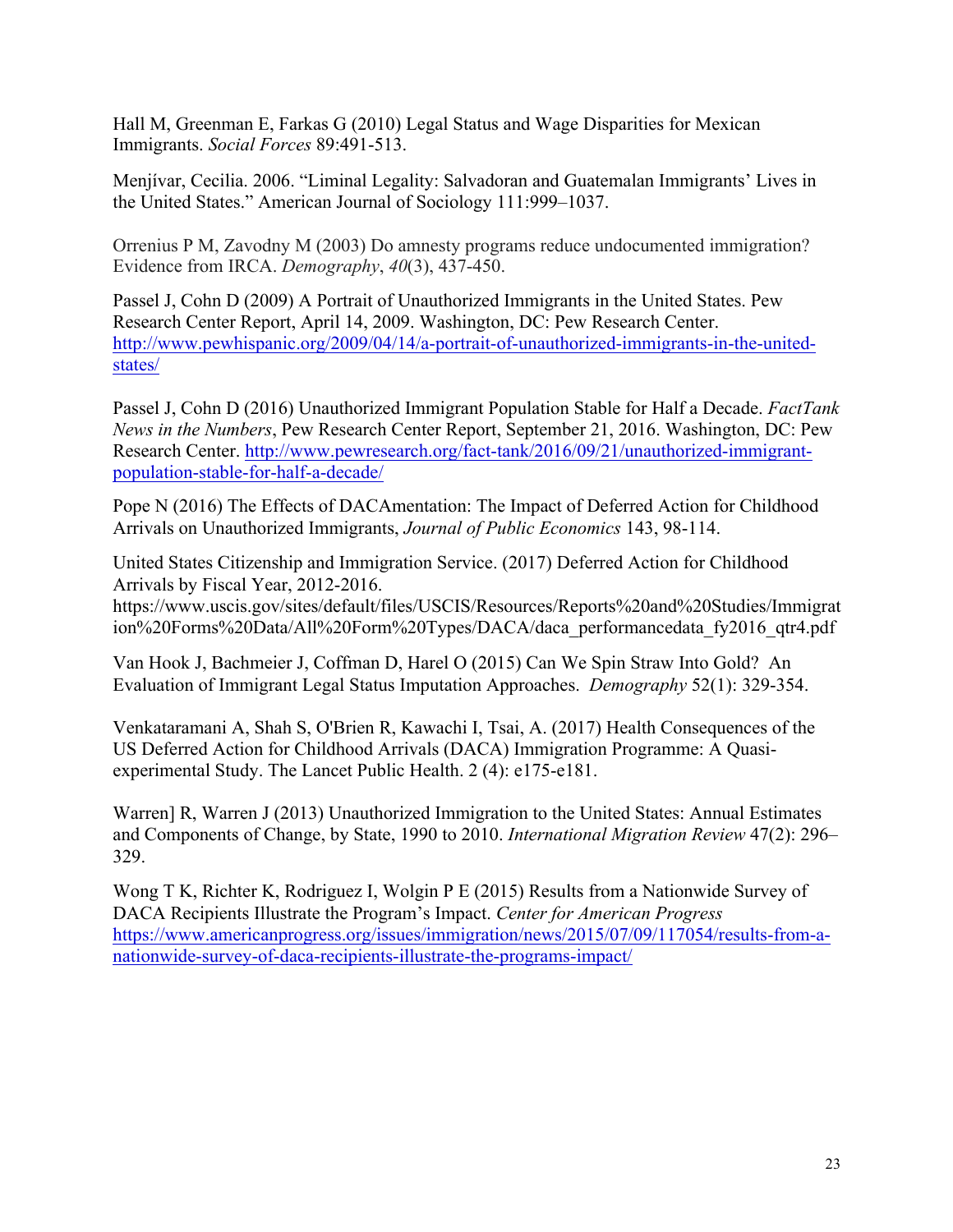**Figure 1. Number of DACA Approvals over Time**



Source: Data available at USCIS (2014).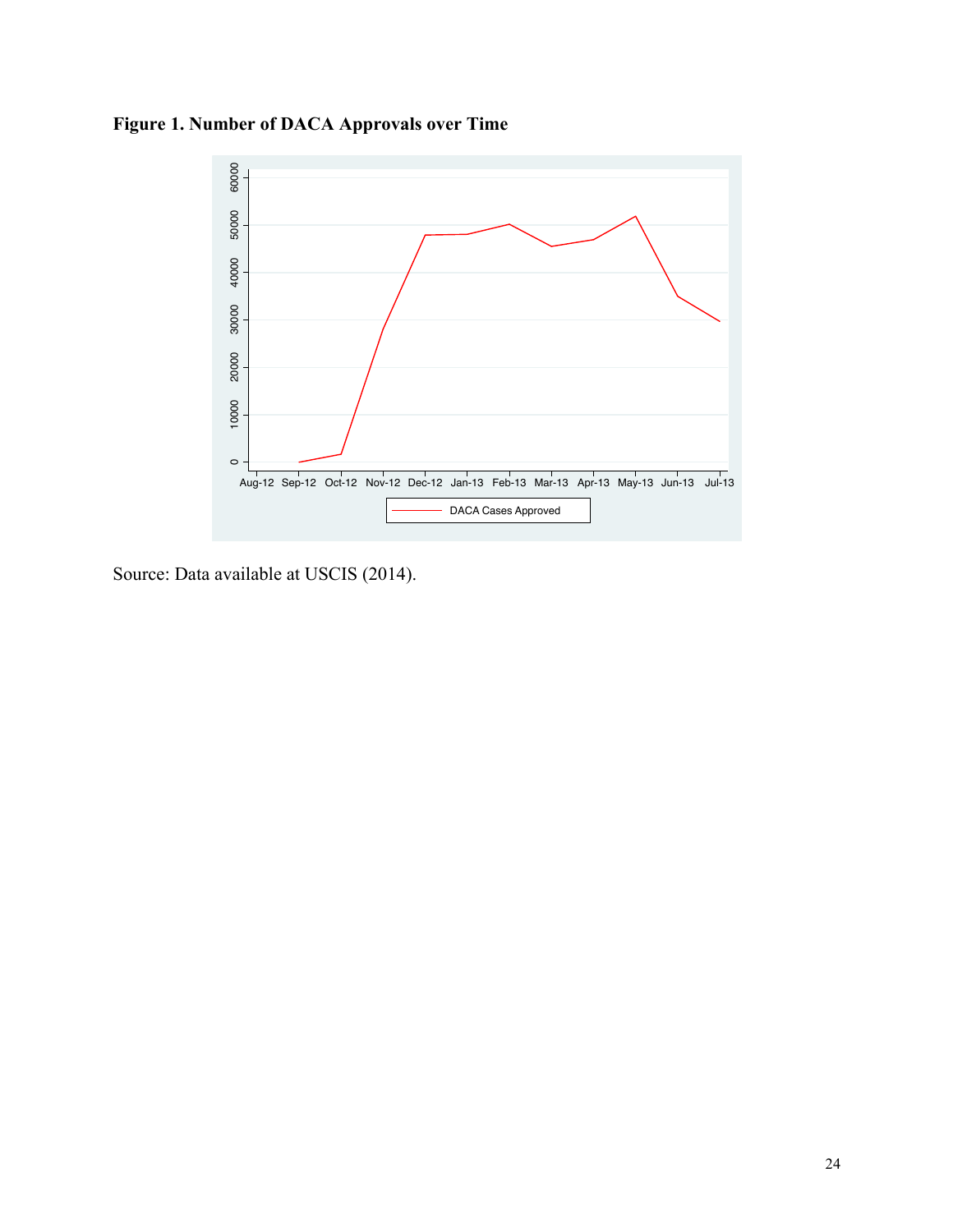|                                   |            | 2-year college |              |      |            |         | 4-year college |         |
|-----------------------------------|------------|----------------|--------------|------|------------|---------|----------------|---------|
|                                   | Documented |                | Undocumented |      | Documented |         | Undocumented   |         |
|                                   | Mean       | S.D.           | Mean         | S.D. | Mean       | S.D.    | Mean           | S.D.    |
| Dropout                           | 42%        |                | 35%          |      | 25%        |         | 19%            |         |
| Full-time<br>attendance           | 40%        |                | 43%          |      | 61%        |         | 66%            |         |
| High school GPA<br>(standardized) | $-0.44$    | 0.88           | $-0.29$      | 0.91 | 0.50       | $-0.95$ | 0.75           | $-0.91$ |
| Pell grant                        | 72%        |                | $0\%$        |      | 61%        |         | $0\%$          |         |
| Country of birth                  |            |                |              |      |            |         |                |         |
| U.S. born                         | 76%        |                | $0\%$        |      | 82%        |         | $0\%$          |         |
| Latin America                     | $4\%$      |                | 48%          |      | $2\%$      |         | 35%            |         |
| Asian                             | 6%         |                | 20%          |      | 7%         |         | 31%            |         |
| Caribbean                         | 11%        |                | 27%          |      | 6%         |         | 27%            |         |
| Other                             | 2%         |                | 5%           |      | $2\%$      |         | 7%             |         |
| Female                            | 53%        |                | 52%          |      | 53%        |         | 54%            |         |
| Age of entry                      | 20.75      | 4.99           | 20.33        | 4.09 | 19.29      | 3.71    | 18.81          | 1.99    |
| No. individuals                   | 98,161     |                | 2,073        |      | 78,048     |         | 2,247          |         |

## **Table 1: Select Descriptive Statistics by Legal Status and College Type**

Note: Pell grant indicates if student received a Pell grant, which is tuition assistance offered to students whose household income is below \$50,000 and can be used as an indicator of socioeconomic disadvantage. Undocumented students are ineligible for Pell grants. The table reports standard deviations only for the continuous variables. High school GPA has been standardized so that the mean over the whole student body equals zero.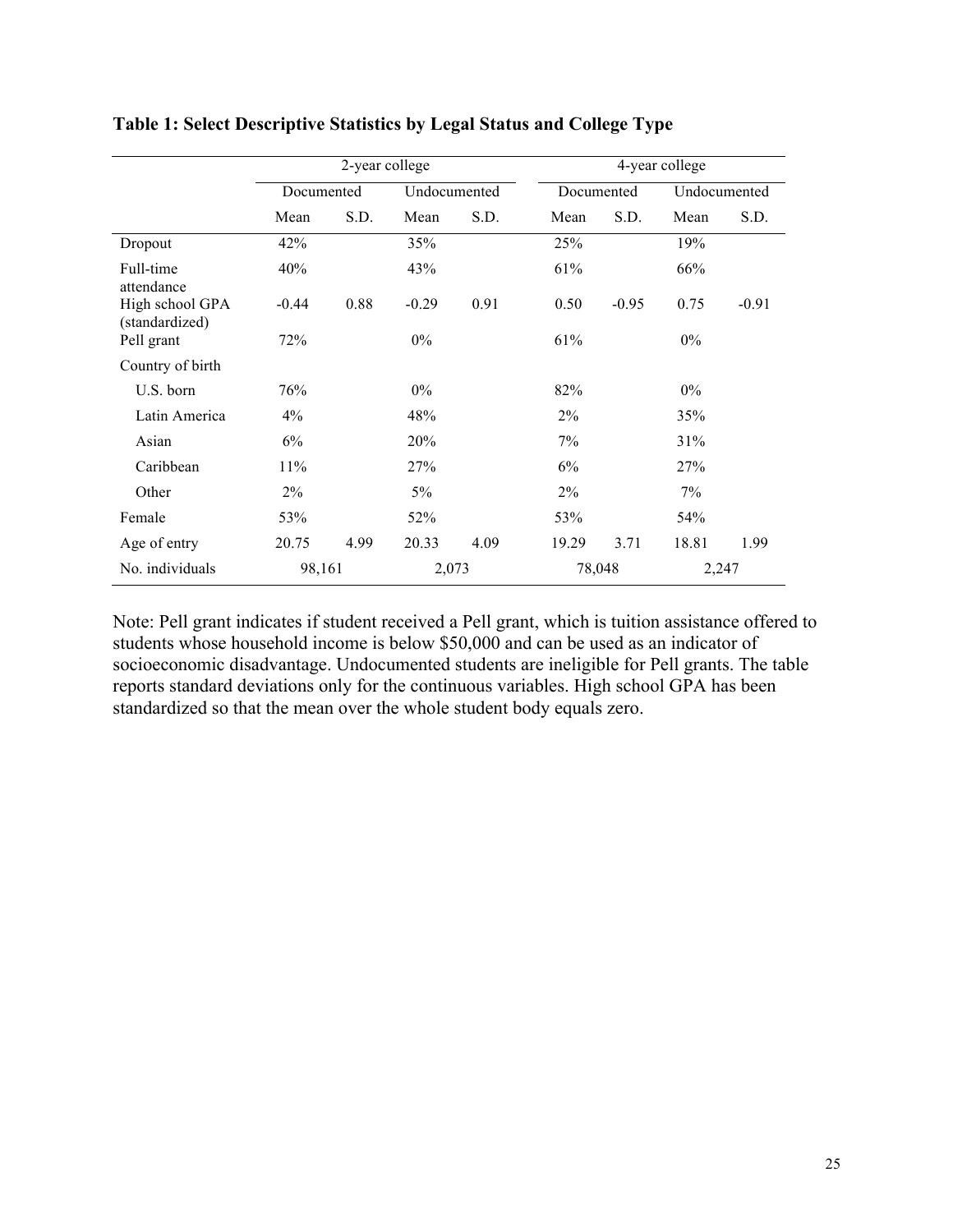

## Dropout by year since enrollment, 4-year colleges



Fig. 1. Unadjusted dropout rates. *Upper panel* shows the dropout rates by years of enrollment at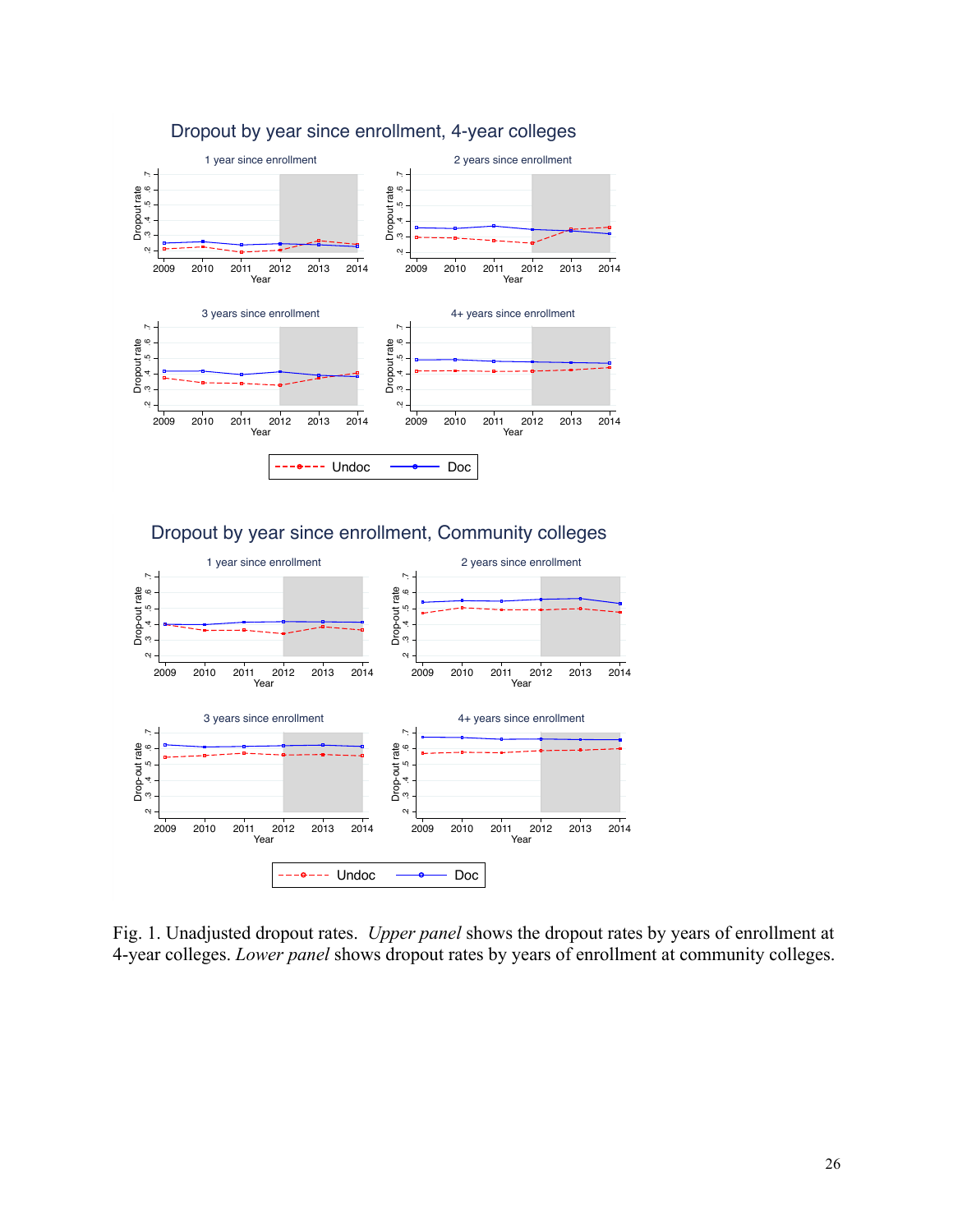

Fig. 2. Unadjusted full-time enrollment (vs. part-time enrollment) conditional on being currently enrolled. *Upper panel* shows the dropout rates by years of enrollment at 4-year colleges. *Lower*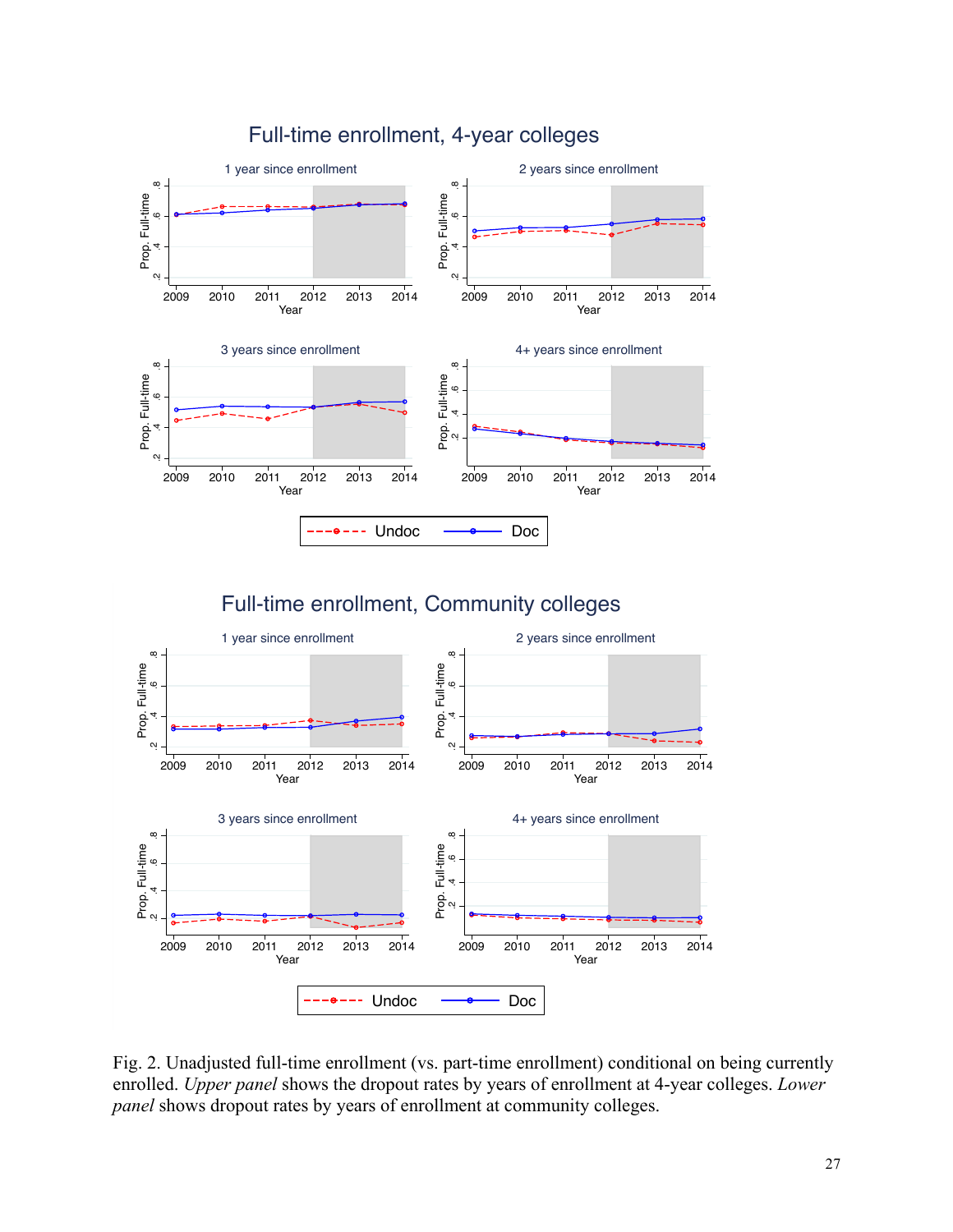

Fig. 3. The figures show point estimates and 95% confidence intervals for four separate regression models. In column 1 the dependent variable is a dropout indicator variable, and in column 2 it is a full-time enrollment indicator variable. The models in the top and bottom rows are estimated, respectively, on the samples of students attending 2-year and 4-year colleges. All models include interactions between year dummies and a dummy variable for undocumented status, in addition to individual fixed-effects, and dummies for calendar year and years since initial enrollment. Each point estimate can be interpreted as the mean gap in the outcome variable between undocumented and documented students at every year. Regressions for full-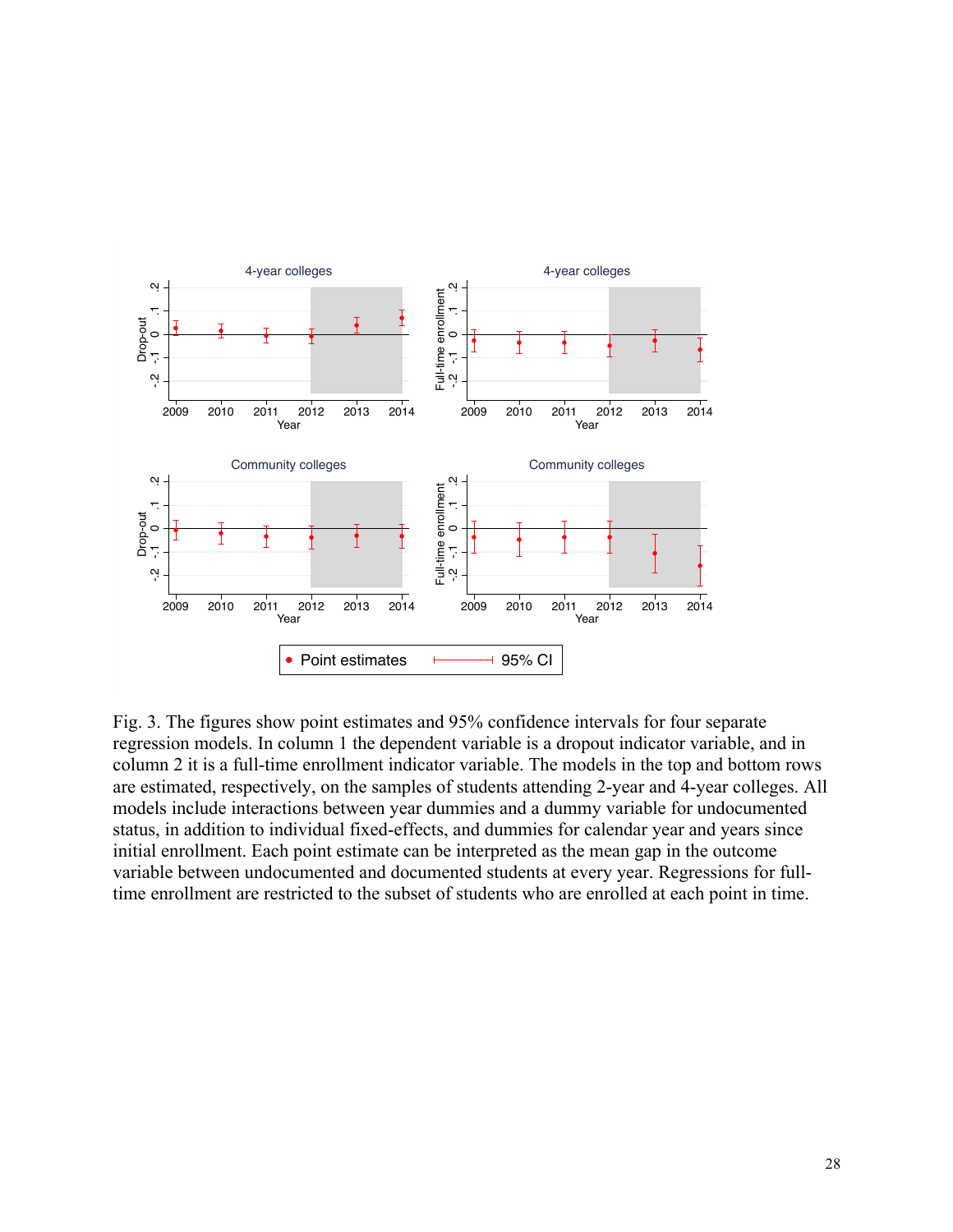|                               | Pooled     | Community<br>college | 4-year<br>college |
|-------------------------------|------------|----------------------|-------------------|
| Panel 1: Dropout              |            |                      |                   |
| DACA x Undocumented           | $.037***$  | 0.000                | $.073***$         |
|                               | (0.007)    | (0.008)              | (0.009)           |
| No. observation               | 740,169    | 330,772              | 345,269           |
| No. individuals               | 180,529    | 100,234              | 80,295            |
| Panel 2: Full-time enrollment |            |                      |                   |
| DACA x Undocumented           | $-0.028**$ | $-0.055***$          | $-0.013$          |
|                               | $-0.01$    | $-0.012$             | $-0.012$          |
| No. observation               | 505,481    | 230,538              | 248,915           |
| No. individuals               | 180,529    | 100,234              | 80,295            |

### **Table 2. Results from Difference-in-Difference Regressions**

Note: DACA increase dropout rates at 4-year colleges but has not effect on dropout rates at community colleges, whereas DACA reduces the share of students who are enrolled on a fulltime basis at community colleges but has no effect at 4-year colleges. Robust standard errors are in parentheses. All models include individual fixed-effects and dummy variables for calendar year and years since enrollment. Sample includes only cohorts who entered college before DACA, from 2009 to 2012. Regressions using sample of community college students exclude students in their  $4<sup>th</sup>$  year or more. Regressions using sample of 4-year college students exclude students in their  $6^{th}$  year or more. \*\*\* p<0.000, \*\* p<.001